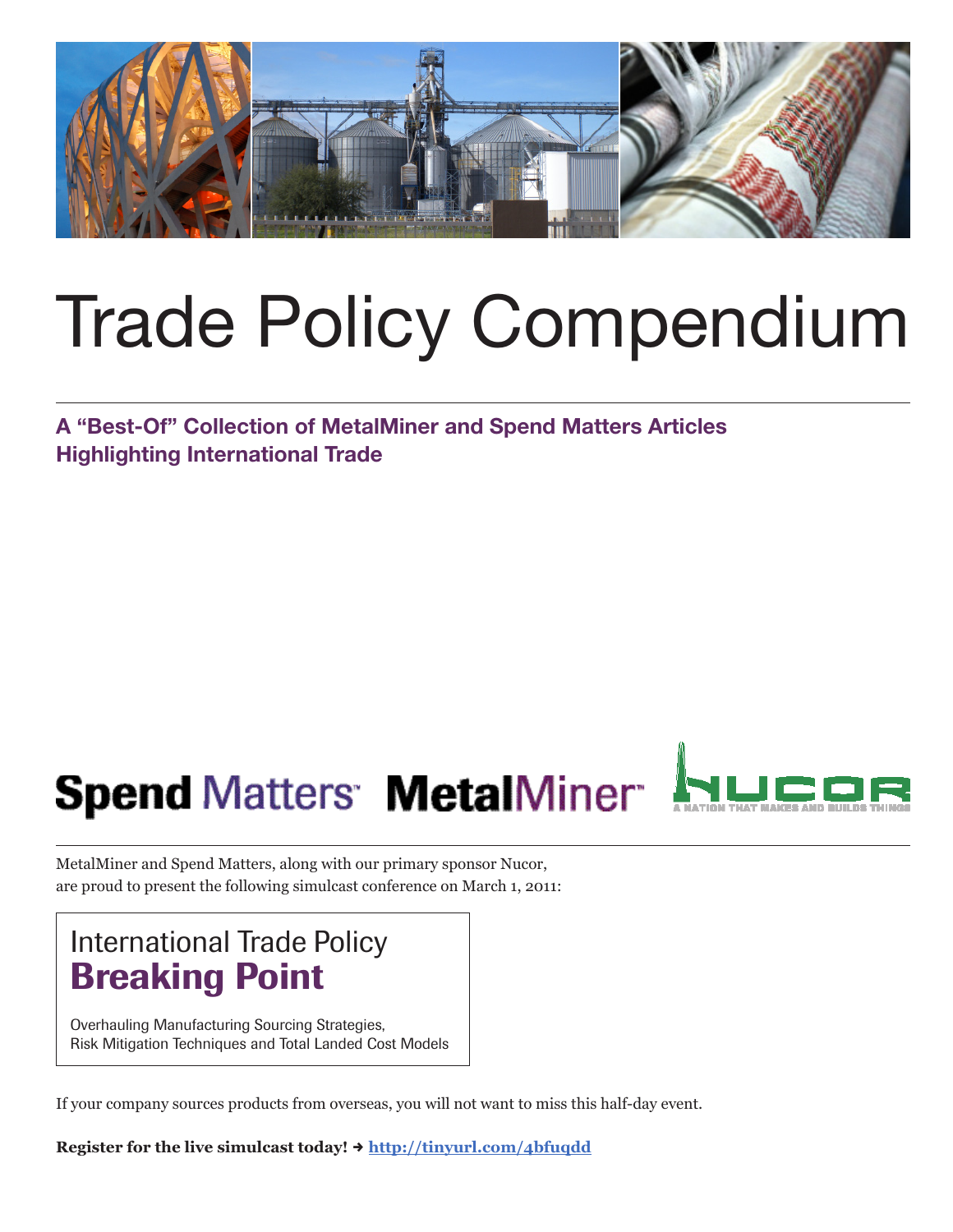# Table of Contents

#### **Preface**

#### **Introduction: The US Steel Industry and China**

"American Steel Blames China For Sagging Fortunes" BY PETER S. GOODMAN | <http://tinyurl.com/4h8mnvn>

"Manufacturing: Making Things In America For Global Trade" BY PATRICK MCFADDEN | <http://tinyurl.com/4t525q9>

 *Both articles originally published in The Huffington Post*

#### **Part 1: International Trade Forum – Breaking Point**

The Currency Wars

"House Passes Currency Reform Measure – Will It Impact Manufacturing?" BY LISA REISMAN | <http://tinyurl.com/4j7mvja>

 Messing With The WTO: Why Is It So Hard To Follow The Rules? "Wind Power and Solar Panel Jobs to Go the Same Way as Textiles and Steel?" BY STUART BURNS | <http://tinyurl.com/4kud6x7>

Free Trade Agreements

"Obama and Hu Jintao Play Nice, Avoid Hard Trade Policy Talk" BY TARAS BEREZOWSKY | <http://tinyurl.com/4e9oyry>

#### **Part 2: Minimizing Risk In The Global Trade Arena**

"Strategies To Minimize Raw Material Volatility" BY LISA REISMAN | <http://tinyurl.com/4atee36>

"Supplier Management and Supply Risk Management Capability and Maturity Models" BY JASON BUSCH | <http://tinyurl.com/4u22dhc>

#### **Part 3: Total Landed Cost Models and Global Volatility**

"China vs. Mexico – Where to Go for Metal Parts and Assemblies?" BY LISA REISMAN | <http://tinyurl.com/4cm7pjn>

"Calculating Inventory Carry Costs in Total Landed Cost Models" BY LISA REISMAN | <http://tinyurl.com/4by2k73>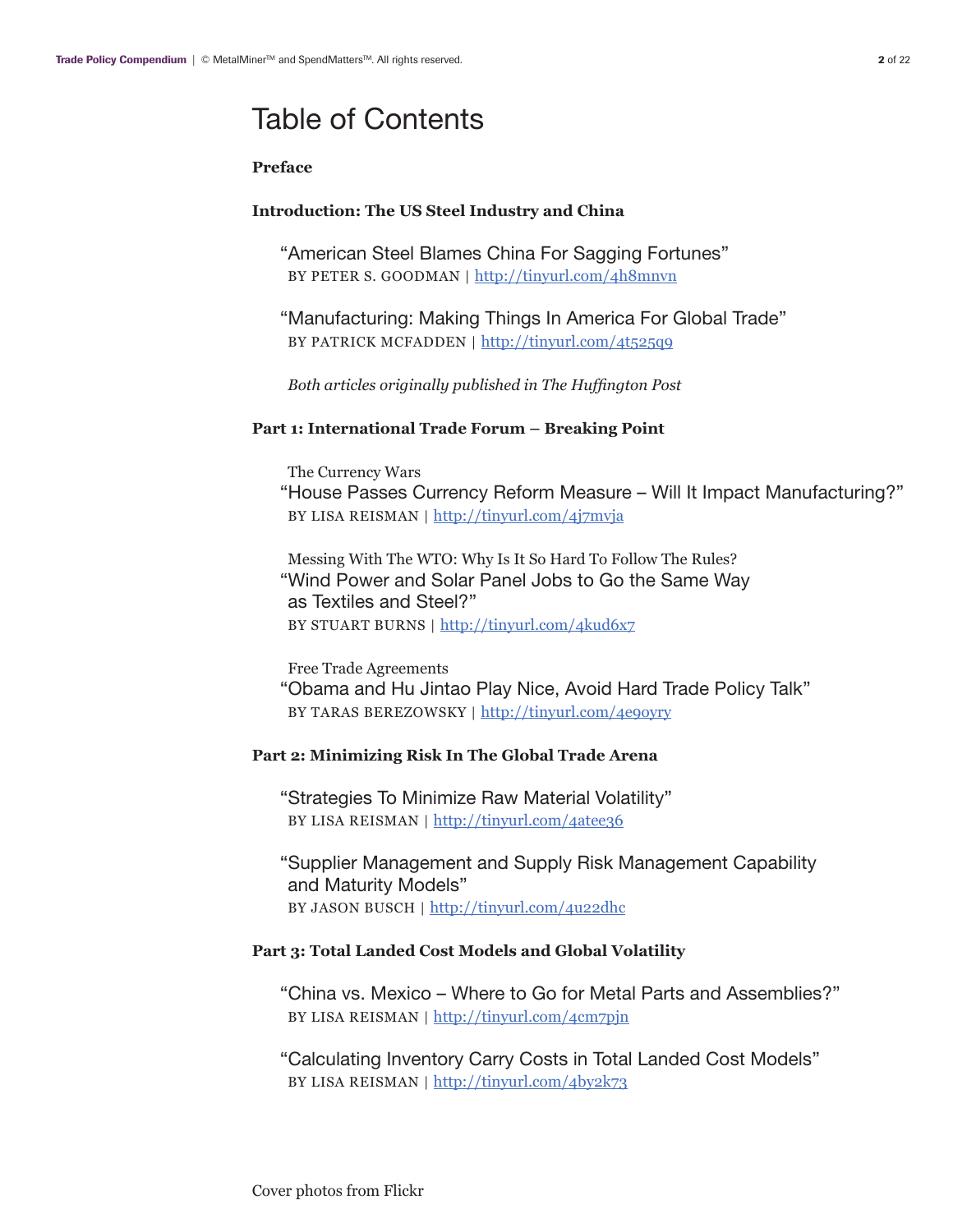## Dear Reader:

MetalMiner and Spend Matters continue to provide a unique twist in covering trade policy by boldly commenting on news and events with trademark flair and attitude. While mainstream news outlets pretend to be objective, we call it as we see it.

This compendium of blog posts on trade law, currency issues and the WTO, as well as risk management and total landed cost, is a window into the unparalleled editorial voice that sets MetalMiner and Spend Matters apart. We've given you a taste of our best reporting, commentary and analysis on international trade policy.

Just click on the links in the PDF version of this compendium to view all original posts online at [www.agmetalminer.com an](http://www.agmetalminer.com)d [www.spendmatters.com. Fe](http://www.spendmatters.com)el free to leave comments on either site, or send us an email with any questions.

To kick things off, we've included a Huffington Post article on the US steel industry's tenuous relationship with China (featuring a profile of Nucor), followed by Nucor's response.

**We look forward to having you join us on March 1, 2011 [\(http://tinyurl.com/4jglxh3\).](http://tinyurl.com/4jglxh3)**

Enjoy!

*Lisa Reisman and Jason Busch, Editors*

**MetalMiner**/**Spend Matters**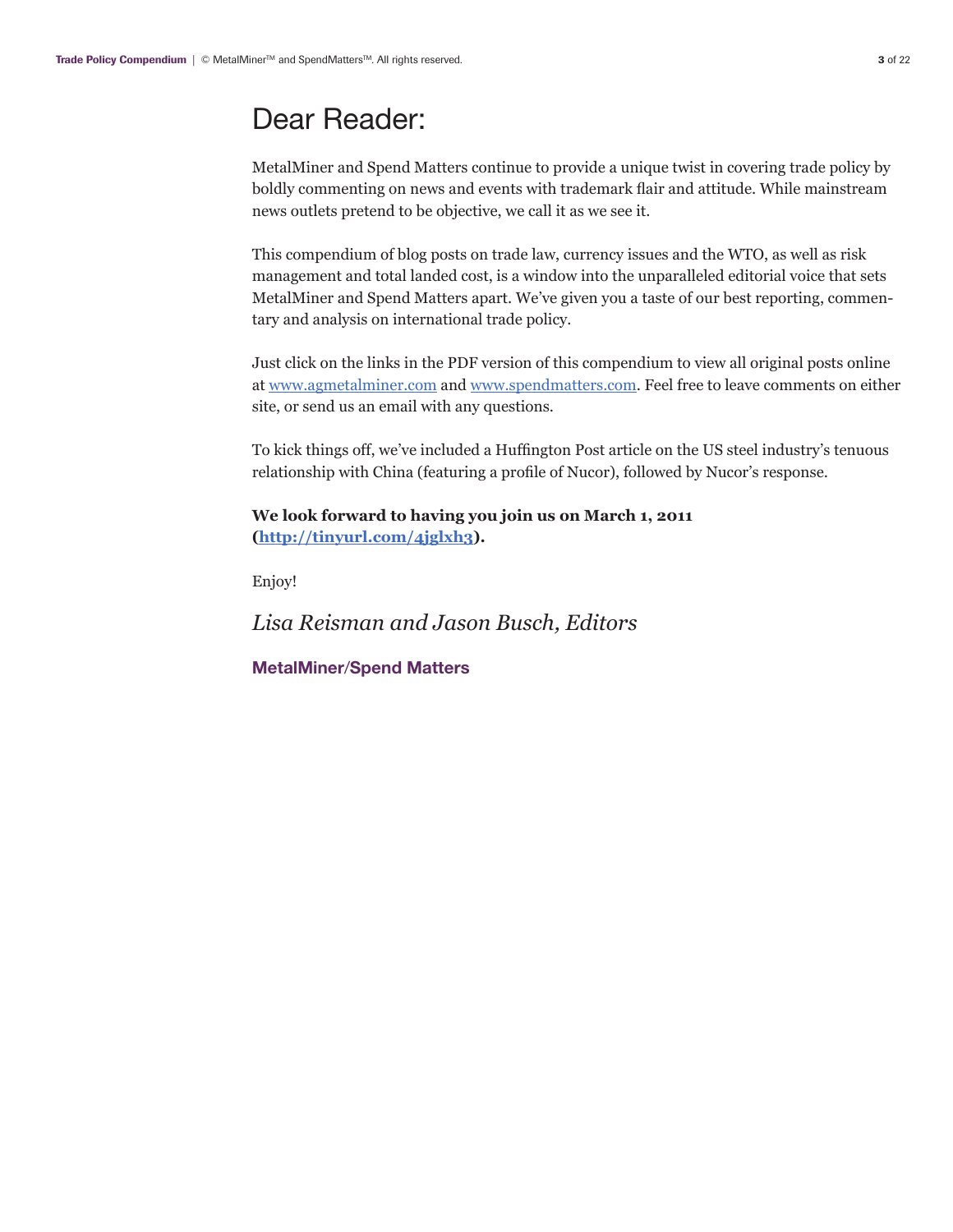Introduction: The US Steel Industry and China

#### **American Steel Blames China For Sagging Fortunes**

BY PETER S. GOODMAN FOR THE HUFFINGTON POST JANUARY 10, 2011

HUGER, South Carolina – Inside the dimly lit, cavernous rectangle that houses the Nucor steel mill, the workers are eager to expand their output. A mountain of scrap metal lies behind the plant, waiting to be deposited into a fire-belching furnace. Computerized equipment fills out the bare concrete floors – the gears of a well-orchestrated machine that turns molten liquid into solid construction beams and rolled coils of steel. Skilled hands motivated by a company profitsharing agreement are keen to labor longer.

All the plant needs is one crucial element that remains in disappointingly scarce supply: orders for steel. With the American economy still weak even as it shows signs of improvement, and with much of the globe shaking off the strains of a punishing downturn, demand for this basic building block of industry remains constrained.

Yet even if the global appetite for steel soon expands, Nucor – which claims distinction as the nation's largest steel-maker – frets it will be unfairly denied a slice of the spoils. Despite innovative manufacturing processes that make the company a seeming model of old school American ingenuity, managers say they are defenseless against what they describe as predatory competition from China, now the most prodigious steel producer on the planet.

China's steel producers wield an arsenal of unfair advantages, Nucor complains, from an artificially undervalued currency to near-limitless state credit and free land for new factories, resulting in surplus product landing on global markets at otherwise impossibly cheap prices – sometimes less than the cost of the raw materials.

The worst part of this, fumes Nucor's chief executive Dan DiMicco, is how little Washington does to defend American interests by forcing China to play by the rules of the global trading system.

"As long as we continue to be namby-pamby, weak-kneed negotiators, the Chinese will continue to cheat," DiMicco declared during a recent interview. "History has shown us again and again that if you appease bad behavior, you get more of it, not less of it, and it can lead to something catastrophic. Our very existence gets threatened."

Nucor is merely one voice (albeit a particularly strident one) in a swelling chorus of complaints from American business interests claiming grievous injury at the hands of unfair Chinese competitors. Much like manufacturers from the textile trade to the paper business, American steel producers have been demanding that the Obama administration take a harder line with China. They want the White House to slap protective tariffs on Chinese steel while branding Beijing guilty of manipulating the value of its currency, which they argue keeps Chinese-made products priced unfairly low on world markets.

Many economists concur China's undervalued currency is a serious problem for the global economy, tilting too much trade toward its shores. President Obama plans to discuss the issue with China's President, Hu Jintao, when the two leaders meet in a widely anticipated summit

"Far too often, China is cast as the bogeyman in the American conversation, the ready explanation for seemingly every economic affliction."

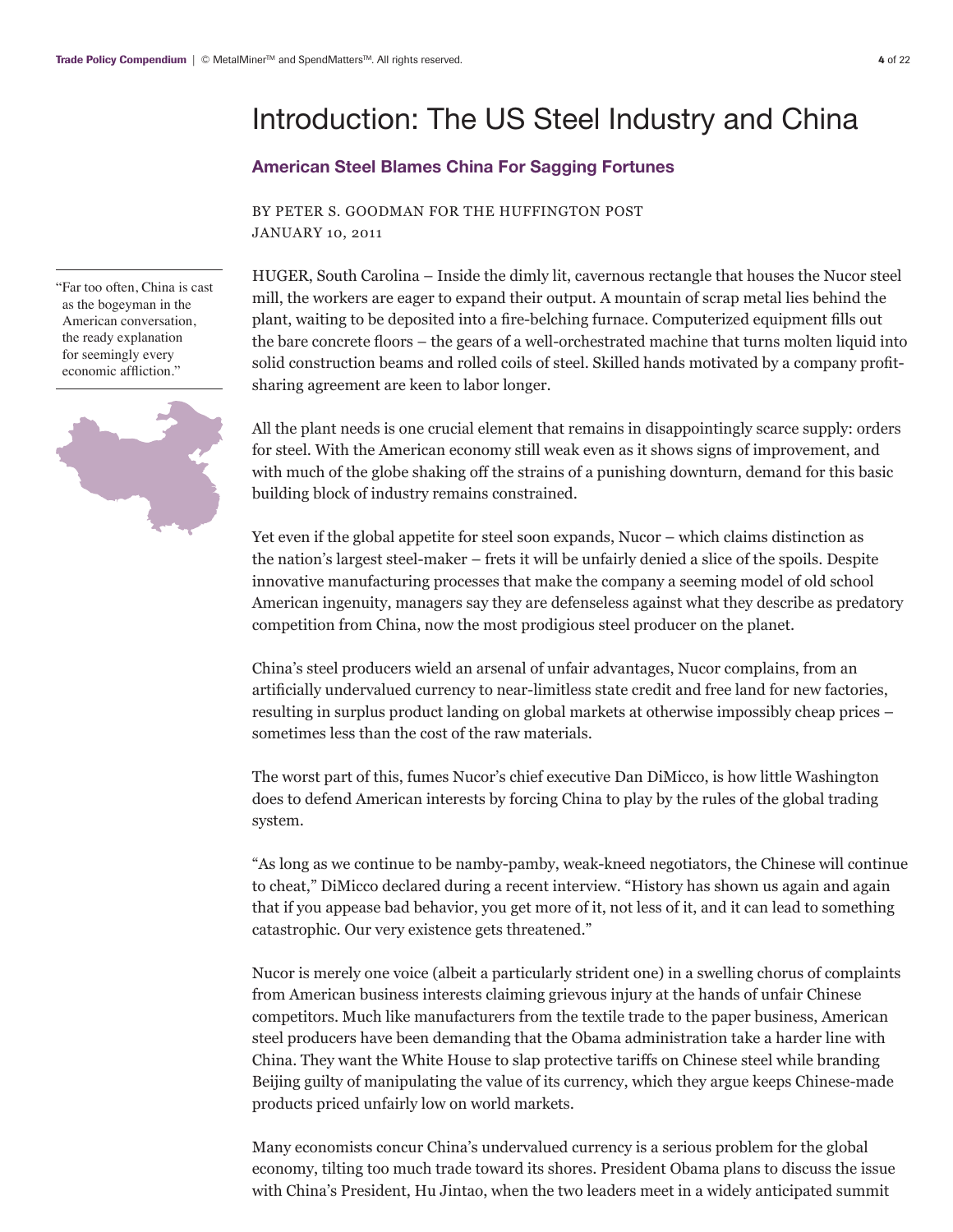at the White House next week. Yet most experts caution that outright trade hostilities are an invitation for trouble: As the global economy struggles to regain momentum, the last thing it needs is another restraint on commerce.

"A path of destructive responses would not only damage the Sino-US relationship but would also disrupt commerce on a global scale," concluded a recent working paper by Gary C. Hufbauer and Jared C. Woollacott released by the Peterson Institute for International Economics in Washington.

Nucor scoffs at such words.

"People say, 'Oh, you're going to start a trade war with China, what are you, crazy?'" said Giff Daughtridge, general manager of the Nucor Steel Berkeley complex, the cluster of hulking buildings here in South Carolina's low country, some 25 miles north of Charleston. "No, we're in a war. We've just chosen not to fight back. The trade war's on. We're getting our ass kicked."

#### **Blaming China**

Throughout much of American manufacturing, such sentiments amount to a running soundtrack, as if the United States and China are locked in a zero-sum game in which every advancement in Chinese living standards comes at the direct expense of another meal removed from an American table.

Much of this talk is overheated nonsense motivated more by political convenience and emotion than analytical integrity. Far too often, China is cast as the bogeyman in the American conversation, the ready explanation for seemingly every economic affliction.

American workers are earning too little, assert unions, because exploited Chinese workers undercut their bargaining power. Unemployment is near double digits because jobs have been sent to China. The traditional middle class American bargain – hard work, rewarded with security and comfort – has broken down because China has stolen our prosperity.

Shameless opportunism fuels this rhetoric, as politicians use China to divert attention from the many home-cooked causes of declining American fortune: an unwillingness to tax wealthy people or regulate an often-predatory financial system, for openers.

Not inclined to shoulder the blame for how American wages have failed to keep pace with the spiraling costs of health care, education and housing, and unwilling to champion the investments required to nurture new industries that could generate paychecks, the political class instead outsources culpability. It blames China.

Interest groups such as the textile lobby have played a crucial role in this misinformation campaign. Americans could impose crushing tariffs on Chinese apparel right now, and Beijing could sharply increase the value of its currency, and Americans would still not be making t-shirts in the Carolinas. That business is gone, long since captured by locales where labor comes cheaper. If we didn't buy such basic goods from China, we would buy them instead from India, Vietnam or Guatemala.

The Blame China story also fails to account for the reality that American firms and American workers capture much of the value of a trade relationship that seems lopsided when viewed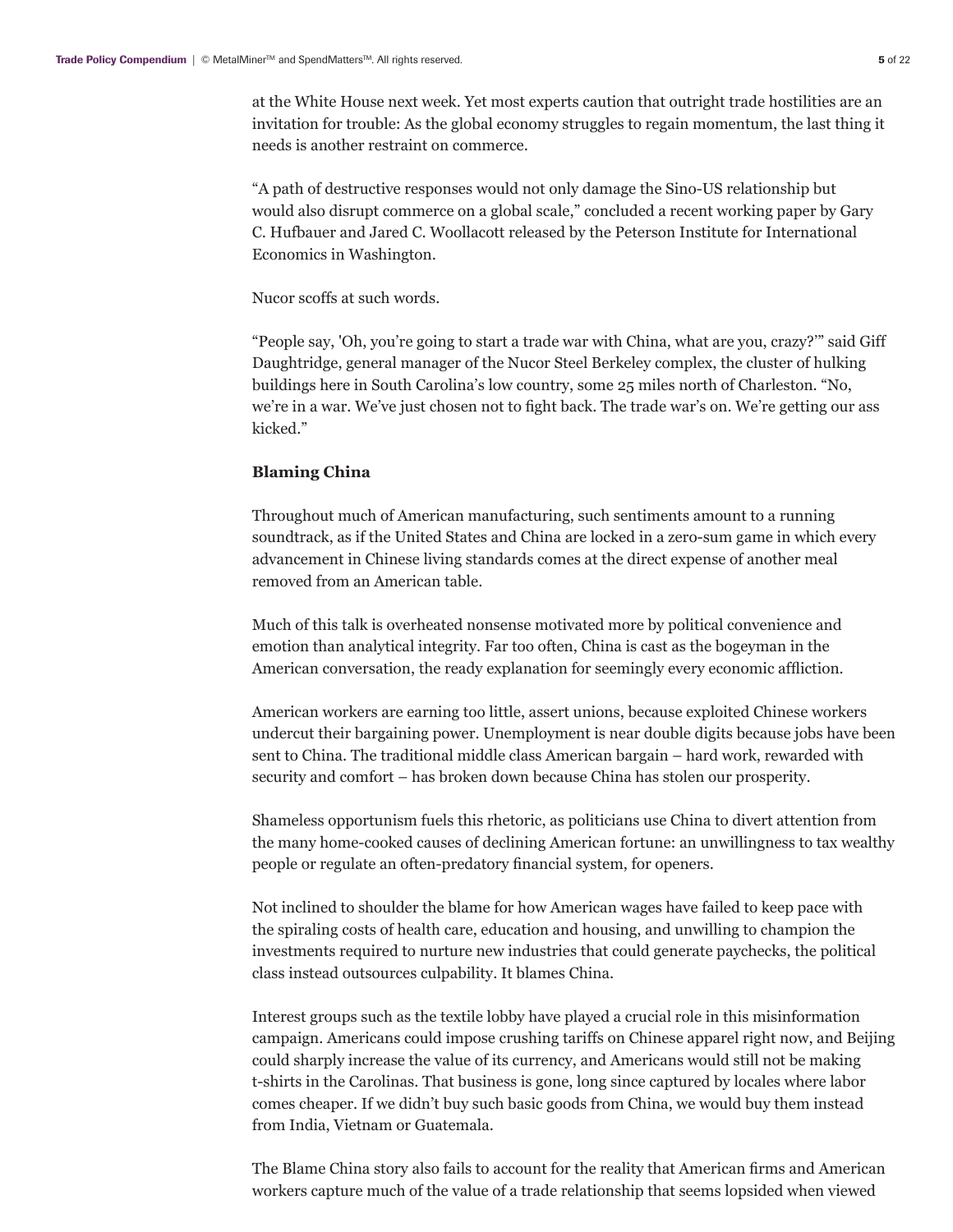through the narrow lens of bilateral deficits. American imports from China outstripped exports to China by \$25 billion in October, according to the Commerce Department. But this deficit – the number that captures headlines – counts a laptop computer assembled in a factory in the southern Chinese boomtown of Shenzhen and shipped to a mall in Los Angeles as entirely Chinese-produced. The full value of the finished machine lands in the books as a Chinese export, without reflecting the American labor that went into designing the machine, the computer chip that runs it and the royalties that accrue to patent holders. And never mind the assorted services connected to that profit stream, from accounting to legal to marketing.

#### **The Case For American Steel**

At first blush, steel seems a different proposition. It is capital intensive – a process governed by expensive machines and huge volumes of raw material. The cost of labor is a much smaller piece of the product than in, say, a piece of ordinary furniture or a shirt.

Steel is a core American industry, one crucial for realizing a host of other aims, from revitalizing the Rust Belt to encouraging the development of renewable energy. Wind turbines are huge, heavy and costly to ship, making their manufacture an ideal potential source of jobs for workers close to the Great Plains (known as the Saudi Arabia of Wind). But making them requires raw materials and machine shops that can deliver the piece parts. In a word, you need a steel industry.

In the broadest sense, steel is part of what is needed to bring the American economy back from its credit-induced flight to Neverland, in which the best minds stopped focusing on producing goods and services of real value and instead churned out bogus financial innovations like credit default swaps. Steel is real. It can be folded into making things that are useful, undergirding job creation in industries that will hold up longer than the next investment frenzy.

According to the basic tenets of free trade, every country is supposed to focus on what it does best and most efficiently – pursuing its comparative advantage, in economic parlance – and then trade with other countries for the goods they are best suited to produce. This is the doctrine that has, at least rhetorically, informed successive American administrations as free trade agreements have been forged, from the creation of the North American Free Trade Agreement in the mid-1990s to the inclusion of China into the World Trade Organization.

Steel seems to challenge the supposed promises of free trade. Making steel seems very much part of the American comparative advantage, given the country's stocks of energy and its ample ports with access to the raw materials of the world. Innovation has allowed American steelmakers to churn out higher-quality products at relatively low cost. Yet the domestic industry has suffered, losing sales to overseas competitors with stronger government backing.

Since 2000, the American share of global steel production has roughly been cut in half, dropping from 12 percent to less six percent last year, according to the World Steel Association. Over the same time period, China's share of global production has tripled from 15 percent to 45 percent.

China's leaders have long designated steel a core strategic industry vital to the country's increasing industrialization, a key part of the effort to nurture a national auto industry and a host of related enterprises, from petrochemicals to glass. In addition to gaining access to state credit and land, China's largest steel companies have been guaranteed supplies of raw materials, such as iron ore and energy, at subsidized prices.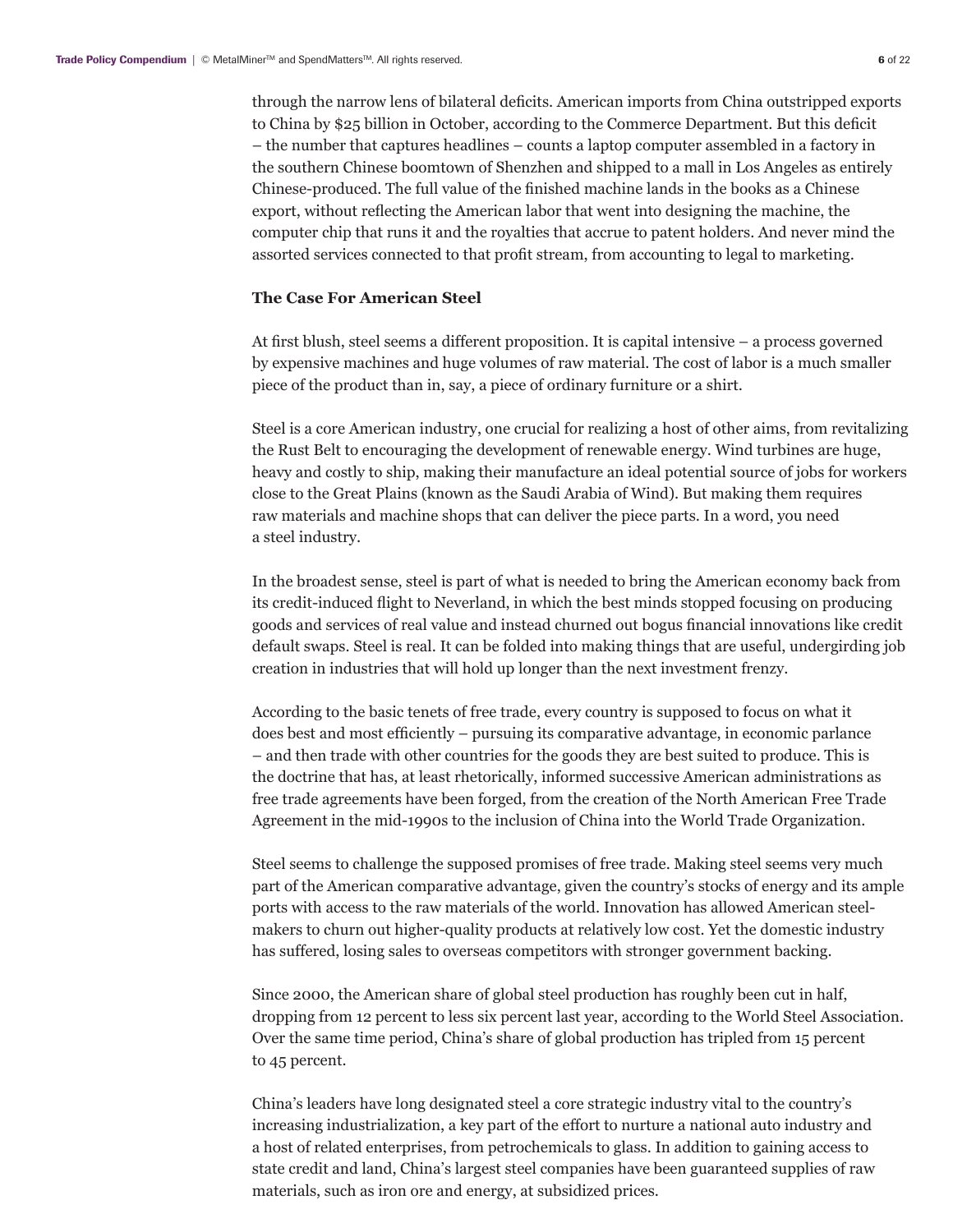In Washington, successive presidential administrations have threatened to impose stiffened trade penalties on China absent less interventionist policies, but have – with a few notable exceptions – mostly backed down after gaining only the promise of dialogue with Beijing.

The American relationship with China is complex and multifaceted. Other considerations, such as the need to win Beijing's support at the U.N. Security Council for sanctions against North Korea or Iran, typically trump trade concerns.

The White House declined requests to discuss its approach to China's steel industry. The U.S. Trade Representative also declined requests for a briefing, releasing only a written statement.

"We are working closely with the U.S. steel industry, steel workers' representatives and other manufacturing interests in the United States to address concerns about Chinese unfair trade practices," said the statement. "China has grown to be the largest steel producing and consuming economy in the world. While growth in steel production and consumption is natural as China develops, we are concerned that the high degree of Chinese government involvement in the largely state-owned steel industry has contributed to the development of excess steel capacity in China."

The U.S. Trade Representative rejected the suggestion that it has failed to enforce trade laws, noting that it has, over the last two years alone, curbed imports of five Chinese steel products that have been dumped at below cost in the American market.

Nucor characterizes those measures as helpful but inadequate given the magnitude of the challenge. It demands immediate punitive tariffs on Chinese steel products reaching as high as 40 percent. Never mind the niceties of the international trade regime.

"We've got a failed trade policy," declared DiMicco, the company's chief executive.

Burly, plain-spoken and intense, DiMicco seems more like the sort of guy you might encounter at a bar, asking you to pass the peanuts while bemoaning globalization, than the head of a corporation worth \$14 billion with some 20,000 employees scattered around the world. Lately, he has been training his invective on President Obama.

"The crisis of his day was jobs, and he's failed miserably," DiMicco said.

In Washington, momentum appears to building for a more aggressive posture toward China on trade. In late September, the House overwhelmingly passed a bill that expands the Obama administration's authority to impose tariffs on Chinese goods if Beijing does not allow its currency, the yuan, to float freely.

In December, the U.S. Trade Representative accepted a petition filed by the Steelworkers union alleging that China subsidizes crucial areas of manufacturing that are capturing outsized shares of key emerging markets for wind turbines, solar panels and other piece parts of the renewable energy realm. The administration said it would initiate formal consultations with Chinese counterparts at the World Trade Organization.

Some economists dismiss the claims of American steel-makers as meritless.

China has produced about 600 million tons of steel this year, while consuming nearly 95 percent domestically, according to Arthur Kroeber, managing director of GaveKal Dragonomics,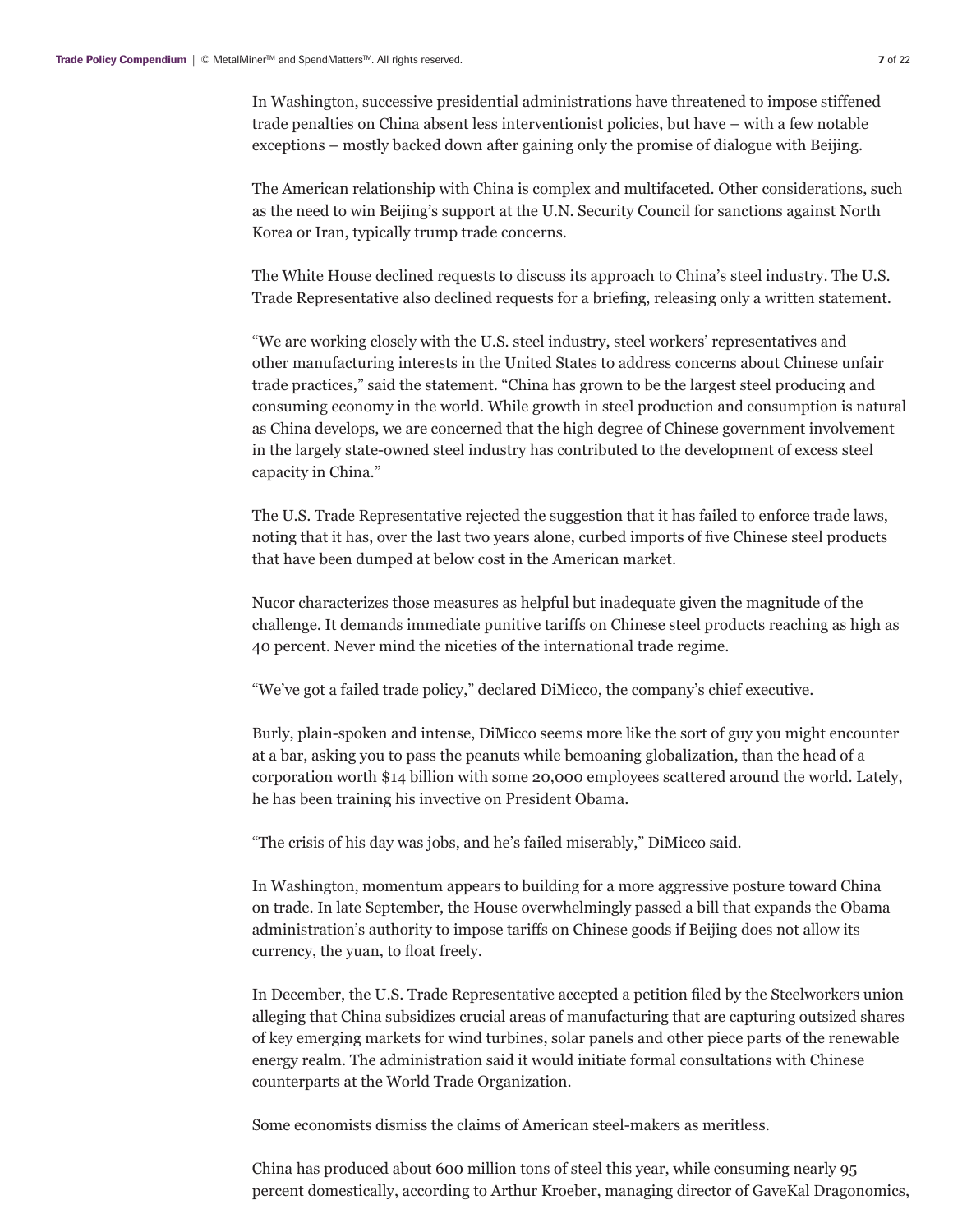an economic research consultancy based in Beijing. Its exports generally landed in lowerincome countries in which Chinese construction firms have gained contracts.

"It's pretty much the same with all these trade disputes," Kroeber said. "If you're producing a low-value, commodity product, the Chinese will beat you. That's not unfair competition, that's comparative advantage."

Such characterizations provoke beleaguered sighs from DiMicco. Yes, he says, China may only be exporting five or ten percent of its steel production, but even that fraction amounts to roughly three-fourths of all the steel produced in the United States last year, about 80 million tons.

"Ten percent of China's production can destroy most any market in the world," he said.

#### **Innovation In Steel Country**

The very fact that Nucor's activities here – in a pine-dotted, lonely stretch of South Carolina's Low Country – are linked to decision made in the nation's capital, and to the policies of China's government in Beijing, underscores the globalized reality of commerce.

The 900 people who clock in and earn their living making steel here are part of an enterprise that must take heed of a host of disparate and geographically remote factors: the demand for new housing in Las Vegas and the real estate boom in urban China; the cost of iron ore in Brazil and Australia; the availability of giant freight vessels forged in shipyards in South Korea, Japan and Vietnam.

Nucor's prospects depend not only on its ability to react to changes in the global appetite for its product in fluctuations in the prices for raw materials, but also to constantly improve its process to become more efficient, keeping up with evolving technology in use throughout the industry.

While the concept of innovation may conjure thoughts of people in lab coats developing bioengineered pharmaceuticals or figuring out ways to move more data through strands of fiber optics cable, Nucor is a prime example of how innovation courses through much older, established industries as well, holding the potential for expansion and job growth.

The Nucor complex here – the largest of its 20 American mills – uses a technology known as an electric arc furnace to melt down scraps of recycled metals and shape the resulting molten stew into commercially useful steel products. In its broad outlines, it is as simple as a school science project. In its execution, it is as complex as a military exercise, with success dependent upon getting all the pieces to work together.

The metal sits piled up in the yard: shredded pieces of crumpled auto bodies, discarded cases of old refrigerators. Mechanized claws drop fresh piles into the furnace where heat reaching 3,000 degrees melts the material into a bubbling molten stream. It flows like water through a series of chambers, where workers test it for the desired chemical properties and add metals and chemicals to bring to the desired composition and consistency.

Then on the stream flows to the divergence point, with one branch going off to the line that makes construction beams and the other to a series of machines that spread it out, roll it to the desired thickness and curl it into coils that reach up to 30,000 feet long.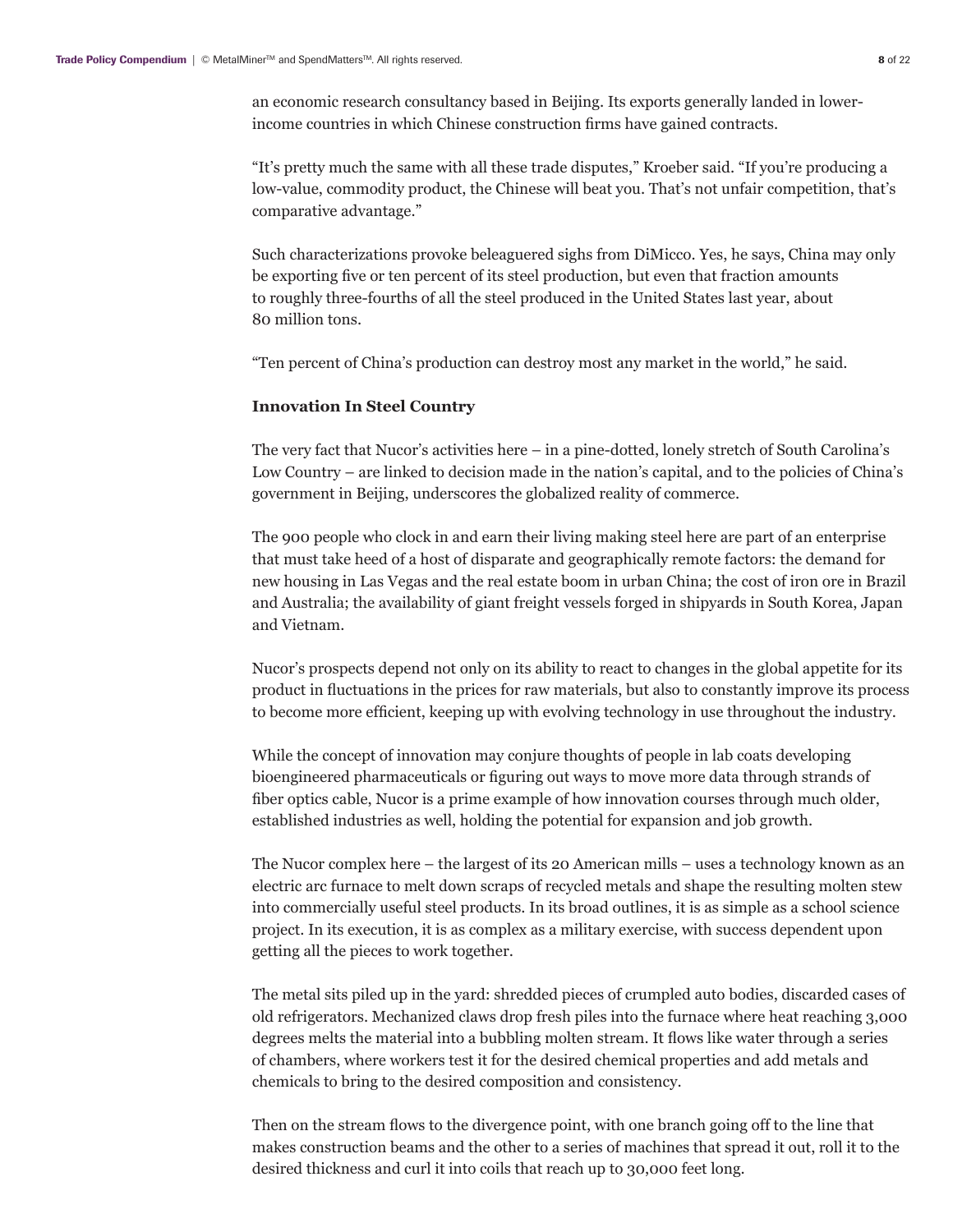The resulting products are trucked and railed off to end users far and wide – the construction beams to warehouses across the southern United States, the coils to a BMW factory in South Carolina and to a stamping plant that shapes it into the bodies for John Deere tractors.

Doing all of this well is much less about following a recipe than it is about adjusting to changes in real time. Given that the key raw material, scrap metal, has variation in its basic components, so does the resulting molten potion, requiring constant tweaks to the process – altering the speed and force of the machinery, adding chemicals to the mix – to yield the desired end products.

"Everybody in the world has access to this equipment," said Daughtridge, the plant general manager. "The difference is handling and cost management and the folks we've got. Every now and then you see a home run, but it's a thousand little things that make us more effective."

Innovation can be small yet meaningful – taking coils just off the line and depositing them on the mill floor, letting them cool from their initial temperature of 1600 degrees and doubling as a heating source to save on fuel bills.

Innovation is in the cameras that Nucor recently added to scan the surface of finished coils of steel, beaming the pictures to quality control agents who scour them for defects, locating more problems before the product goes out the door. Now, Nucor can locate the defective patch and snip it off and sell the rest of the coil, whereas before, the whole thing went back in the melt.

But lately, all this tinkering and innovation has failed to yield profit. In December, Nucor warned investors to expect a loss over the last three months of 2010, calling that period "the most challenging quarter of the year," given the continued weakness of American construction.

Nucor has drawn praise in the corporate management world for an incentive system that shares profits with workers and has meant far less to distribute in recent years. The plant was running at about three-fourths of its capacity last year and has not been going full tilt since 2008.

It has avoided layoffs by sharing the pain, with the average paycheck down roughly 40 percent compared to 2006, back when an ultimately disastrous real estate boom required more construction beams than could be made here.

Now, lost wages cycle through the community, depriving the next household of income. "You're not going to run out and buy a car right now," said Kevin Kelley, 37, who has worked here for 13 years, overseeing a bank of computer screens that control the thickness of the construction beams sliding down the line.

A father of four, he and his wife dropped their membership at a pool club last summer. They have eliminated cable television.

"We get paid to produce," he said. "If the orders aren't there, it hits us right in the paycheck." Ask workers here why things have gone so badly, and China swiftly enters the conversation, along with demands for a tougher line from Washington.

"We're not going to just lie down and let foreign imports come in," said Rickey Barrineau, another worker. "We have to fight that all the time. If we don't stay on top of that, we're slitting our own throats."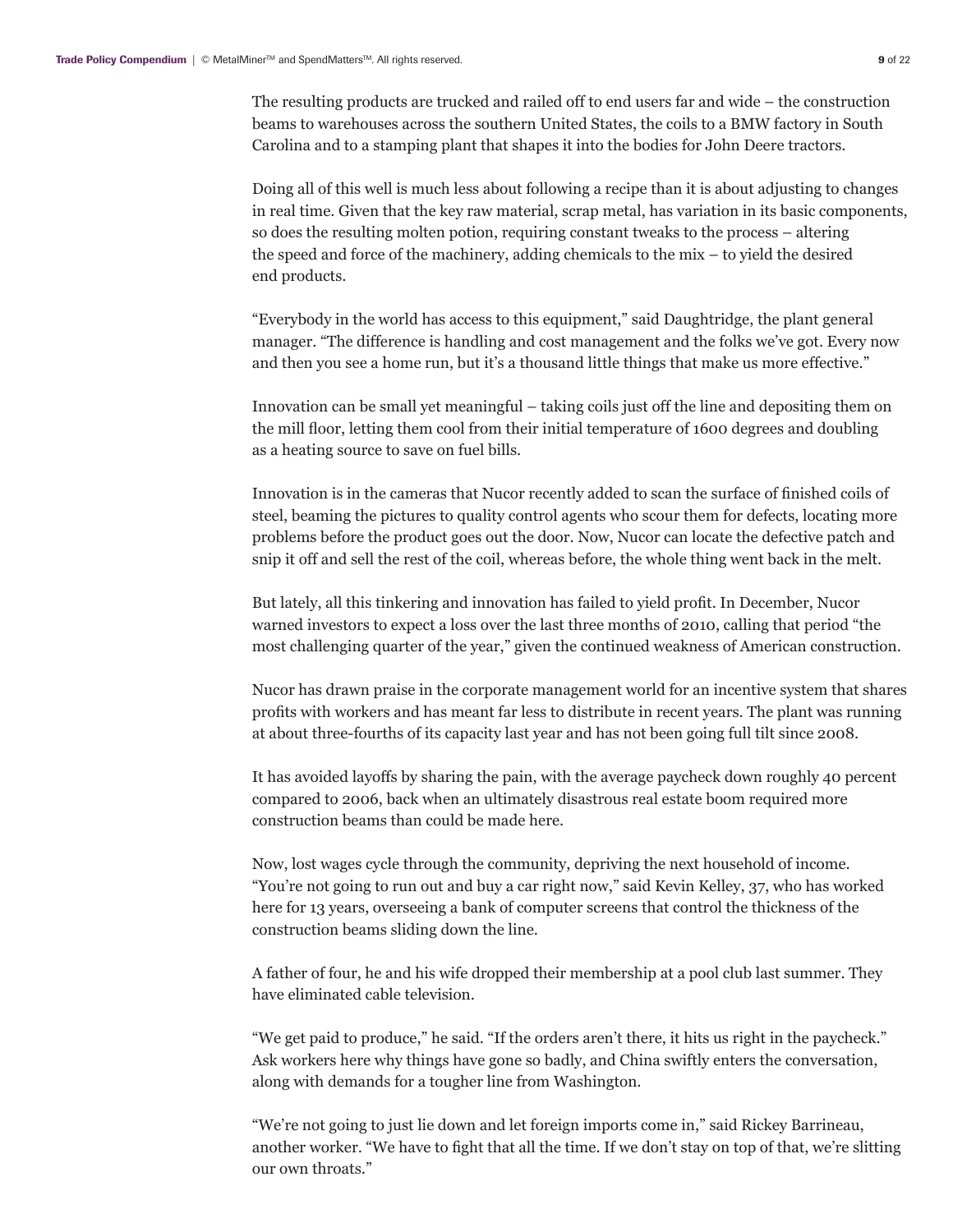But the reality is far more complicated. If China captures some orders with its built-in cost advantage courtesy of its undervalued currency, the pool of orders itself has also shrunk significantly because of basic economic weakness.

Pressuring China may make for good politics, but it fails as a job-creation strategy while diverting attention from the one that might succeed: directing government finance at largescale public work projects.

Andrew Fletcher, who oversees sales of beams, largely dismisses foreign competition as a reason for Nucor's lean times.

"It's more lack of demand than it is China," he said.

Even a swift resumption of orders would not produce jobs here, though it would restore lost wages. Nucor's very efficiency is an outgrowth of its ability to eliminate humans from the process of turning scrap metal into steel, as a tour of the complex makes clear.

Slabs of metal glow red-hot, sliding their way across the concrete floor as if levitating, watched mainly by men tucked away in so-called pulpits above the floor. They control the machinery that does most of the work. You occasionally bump into the odd man who walks the floor to look for trouble, but it feels almost spooky, like encountering a pedestrian on an abandoned urban block.

This is the simple truth of the challenge bearing down not just on the American steel industry, but manufacturing in general: The factories have not disappeared so much as the people who used to work inside them.

More than a decade ago, Jeff Powers, who oversees the melt shop here at Nucor, worked for a competing steel mill in Cleveland. That plant needed 4,000 employees to produce about four million tons of steel per year. The plant here can produce just under that amount, with less than a quarter of the people.

In the end, the incessant focus on China as the explanation for what ails steel country and the broader economy seems counterproductive, setting up the largely unrealizable expectation that a stiffened American trade posture can bring back paychecks.

Blaming China. Here is a pastime that may produce therapeutic relief for those seeking explanation for their troubles, but it is no curative. Even in a global economy, the American factory crisis – no easy problem to solve – is best attacked at home, with policies that boost demand for goods.  $\blacksquare$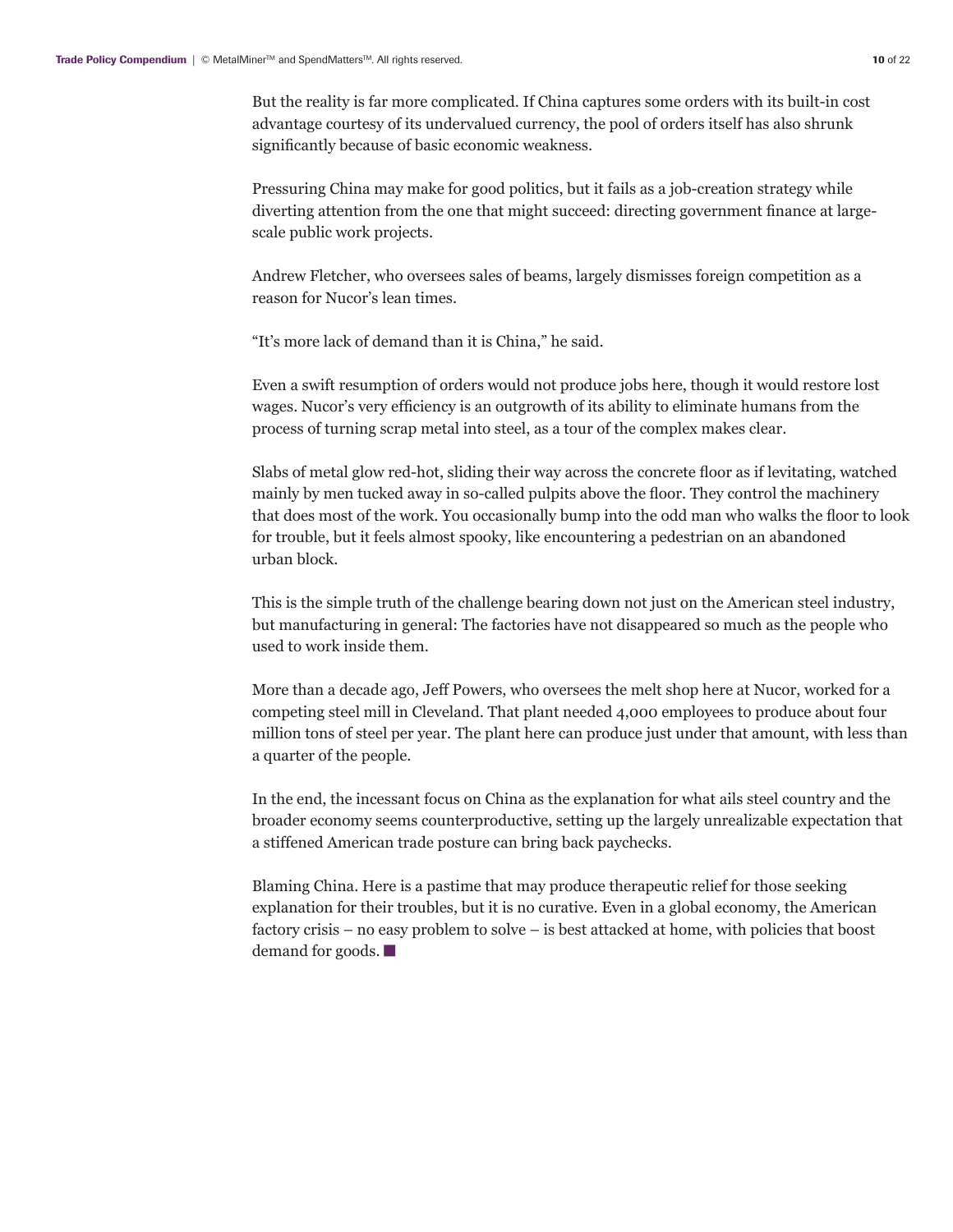# Manufacturing: Making Things in America for Global Trade

BY PATRICK MCFADDEN, GM - NUCOR PUBLIC AFFAIRS JANUARY 24, 2011

In 2003, Hurricane Isabel tore through eastern North Carolina, causing more than \$3.6 billion in damage. At the time, I was working in our plate mill, then in Hertford County, NC. I had called our general manager, Giff Daughtridge, after the storm subsided to ask him the status of the plant. He said trees had fallen everywhere and it would take the county two weeks to open River Road, a six-mile, two-lane stretch that dead-ends at the Nucor plant. He told me we could not get into the site, despite a group of teammates in the plant working their way out. "Do you have a chain saw?" he asked me. "I do," I replied. He said, "Better bring it. Come by and get me and we'll go together and cut our way in." And we did... all day, with a whole crew of Nucor team members.

When I read Peter Goodman's story about the steel industry and Nucor, I cringed. To think the U.S. steel industry, or Nucor in particular, simply blames China for its sagging fortunes greatly distorts reality. Nucor is not a culture of complaint. Nucor is a culture of action. We see problems, identify their root cause, and then implement solutions. We won't let fallen trees keep us from making steel. Nor will we accept mercantilist governments damaging American's manufacturing sector.

Nucor and the U.S. steel industry are hardly alone in their concern about Chinese trade practices. In widely reported comments from a speech in Rome last summer, General Electric Chairman & CEO Jeffery Immelt stated that China was increasingly hostile toward foreign multinationals and showing growing protectionist tendencies. It has also been reported that executives of BASF SE and Siemens AG in a meeting with Chinese Premier Wen Jiabao criticized rules that require foreign companies to transfer valuable intellectual property to Chinese companies in order to gain access to their market.

We have been talking about the dangers of China's trade practices and the impact on all of American manufacturing for 10 years, well before the recession and during some of the most profitable years in our company's history. We view China's currency policy and trade practices as a long-term threat to our country. But the trade issues are just one piece of a much bigger pie. The pie also includes the need to create and legislate a U.S. manufacturing turnaround strategy. Elements of this strategy include better trade enforcement, infrastructure investment and a comprehensive plan to develop domestic energy resources.

With regard to American manufacturers' views of Chinese trade practices, Mr. Goodman asserts, "Much of this talk is overheated nonsense motivated more by political convenience and emotion than analytical integrity." We find that claim difficult to substantiate. There is a great deal of data and facts readily available from institutions as varied as the Federal Reserve Bank, which examined China currency pegs going back to 1981-1989, 1990-1999 and 2000 to Jan 7 of this year, to industry experts providing the facts behind the United States' steel trade deficit.

It's important to note that the U.S. should not singularly call out China for undervaluing its currency. In fact, many countries undervalue their currencies, including India, Malaysia,

"When trade hurricanes continue to bear down without a break in the weather, there's a limit to what we can accomplish without changing the underlying patterns."

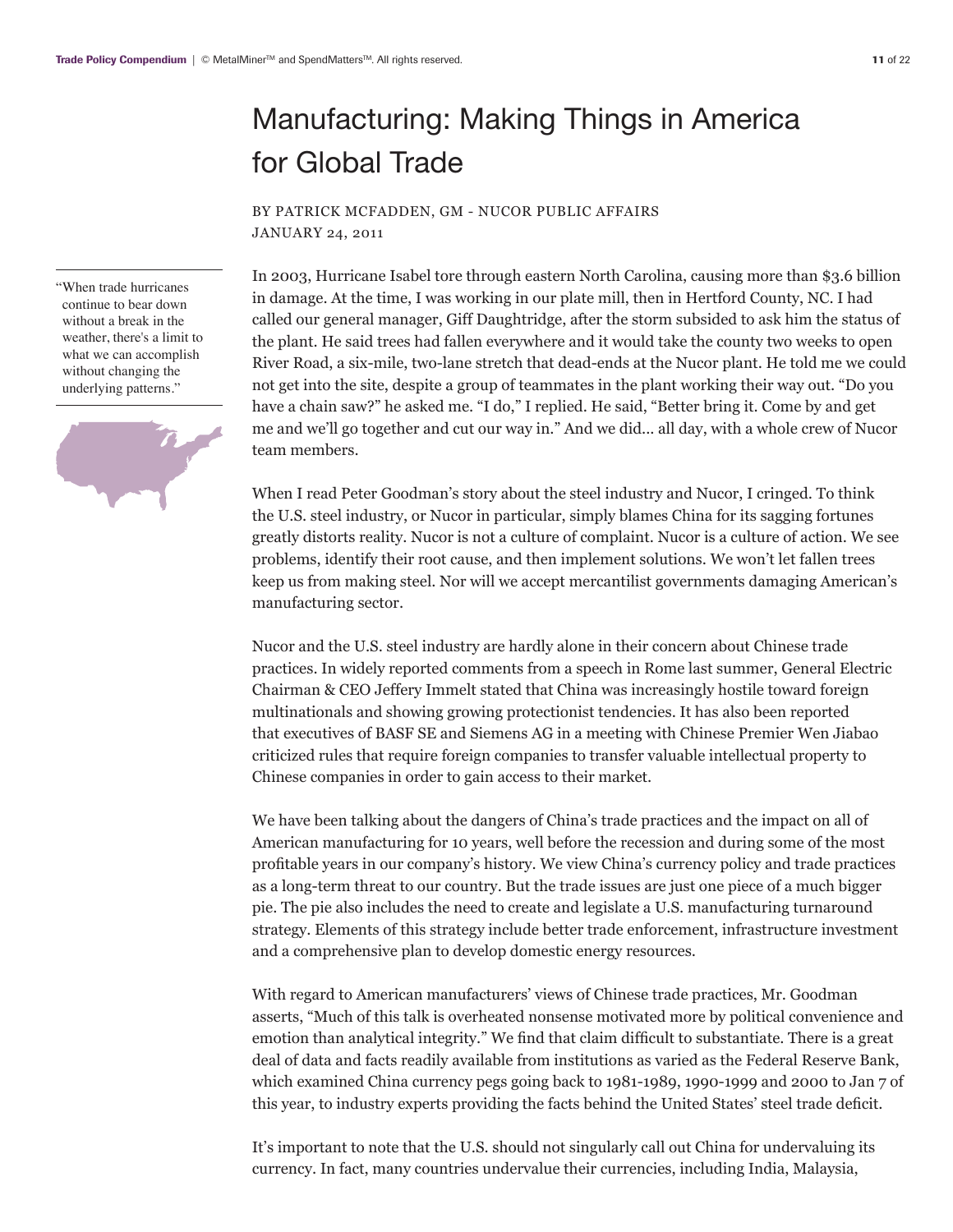Thailand, Taiwan, Korea, Brazil and Mexico, among others. But certainly, China serves as the proverbial 800-pound gorilla. It has amassed its trade account surplus by undervaluing its currency and providing a broad range of subsidies to targeted industries.

Take steel. With many products, China has the production advantage because of low labor costs. But steelmaking is not labor intensive. Steelmaking is energy and raw material intensive, and America has some of the lowest cost energy and raw materials on the planet. China has to import both, increasing its costs. The U.S. is the low cost producer, but China gains a cost advantage by heavily subsidizing the cost of energy and manipulating its currency. That is not a free market and it is not the terms China agreed to abide by when it joined the World Trade Organization (WTO).

This kind of intervention in the market goes against the theory of comparative advantage: the idea that the benefits of trade emerge when each nation exports what it does best. Providing subsidies to capital-intensive industries results in China exporting both products warranted by its comparative advantage – the ubiquitous t-shirts – and products where it does not have this advantage like steel and solar panels. The result? A huge trade deficit with China, something in the neighborhood of \$250 billion, after accounting for all the technology and machinery the United States sells China, as noted by Mr. Goodman.

Chinese currency manipulation, subsidies and other predatory trade practices impact demand in our country and contribute to U.S. job losses. When dollars leave our country to buy imports and do not return to purchase U.S. products, and if Americans only spend what they earn, demand for what Americans make becomes insufficient to maintain full employment. Either Americans must borrow to live beyond their means, as we did during the bubble to sustain full employment, or the government must run huge deficits, as it is doing now, to keep the country going.

Now, I need speak to Mr. Goodman's description of our CEO, Dan DiMicco, as "... more the sort of guy you might encounter at a bar, asking you to pass the peanuts while bemoaning globalization, than the head of a corporation worth \$14 billion with some 20,000 employees scattered around the world."

Mr. Goodman got part of it right: Dan DiMicco is an ordinary guy. But Dan DiMicco is also an extraordinary thinker. Do you want to know his latest idea? It is to allow multinationals to expatriate profits to the U.S. tax-free, considering profits have already been taxed once. The money that comes back, however, would go into infrastructure bonds, where the government would use it to repair America's crumbling infrastructure. Each \$1 billion spent on infrastructure creates 35,000 jobs. Then over time, the multinationals would be able to draw that money back after the economy has recovered and the government has recouped the cash in tax revenue.

This is a great idea, and one Dan is sharing with everyone he can. It would allow us to fix our aging infrastructure, put Americans back to work, and enable our multinational corporations to bring their money back home. So I was surprised when I did not see it in the article. And I'm left confused as to how this idea reconciles with "bemoaning globalization" over peanuts in a bar.

Some people don't believe the problems of currency manipulation and the U.S. trade deficit can be solved. That's an attitude we at Nucor can't comprehend. We believe every problem has a solution. That's our culture. That's why we grabbed chainsaws and cut a path to our mill after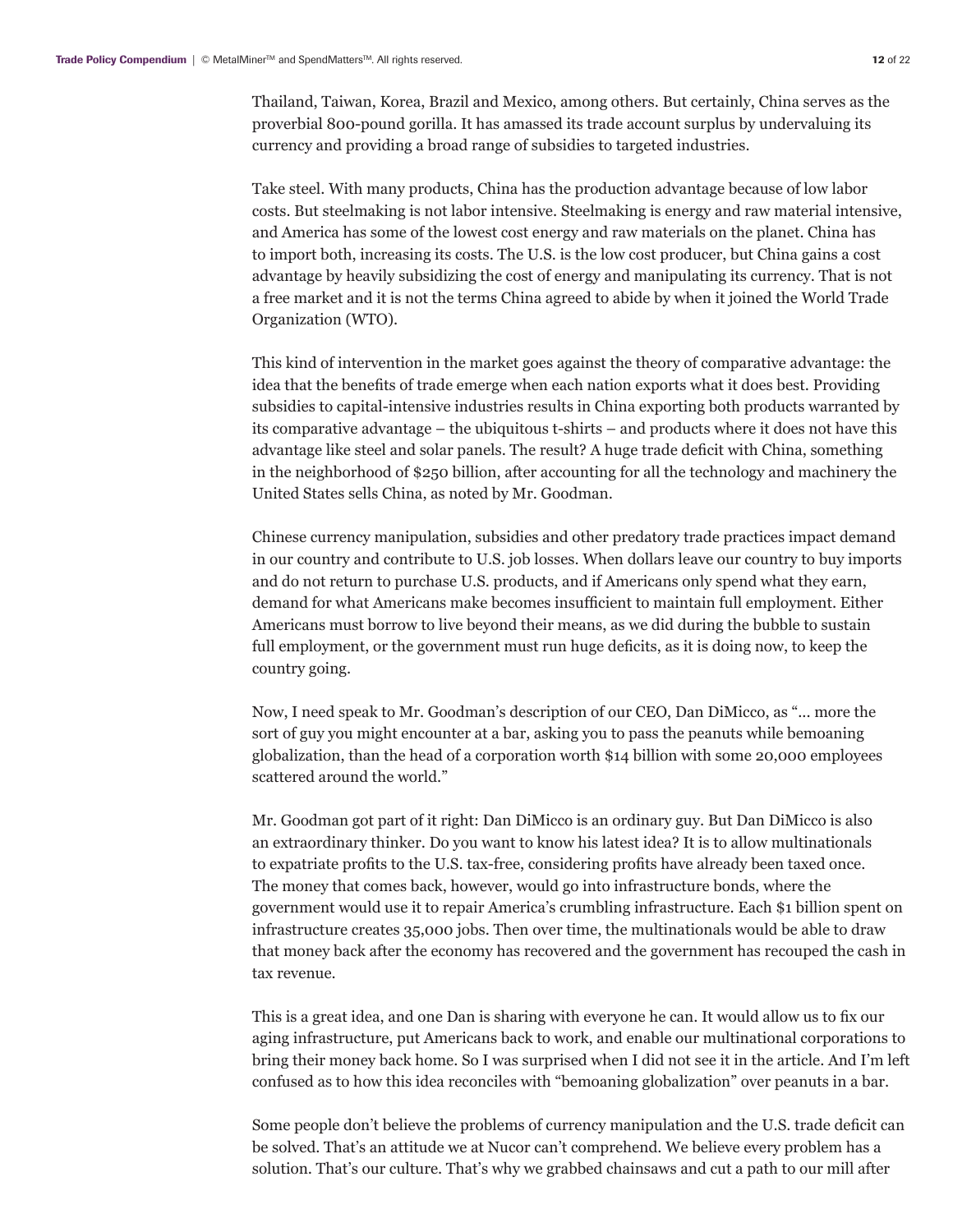Hurricane Isabel instead of waiting around two weeks for someone else to show up. We don't think that kind of initiative is limited to just Nucor; it is American exceptionalism in action.

In today's global marketplace, Nucor and other U.S. manufacturers have no shortage of chainsaws, let alone motivated and skilled men and women to cut through the wreckage of past storms. But when trade hurricanes continue to bear down without a break in the weather, there's a limit to what we can accomplish without changing the underlying patterns. It's time for our country to step up and respond to the relentless and intentionally engineered trade distortions being employed by China and other countries, before we lose our entire manufacturing base. That's not a complaint. That's an expectation that our American government demand mutuality in our trade relationships. That expectation is firmly based on the belief that America needs to make and build things to fuel our economy, and that what is good for America will also be good for Nucor and our team members.  $\blacksquare$ 

*Originally published by The Huffington Post*

## Part 1: International Trade Forum – Breaking Point

#### **The Currency Wars House Passes Currency Reform Measure – Will It Impact Manufacturing?**

BY LISA REISMAN SEPTEMBER 30, 2010

Yesterday, the House passed (by a 348–71 margin) a bill that would allow the Department of Commerce to levy anti-dumping duties on goods coming from countries that undervalue their currencies. The bill does not single out China, per se; rather, it singles out any country with an undervalued currency.

Will this bill pass both chambers of Congress and receive the signature of our president? Probably not, but the bill does give Democrats some leverage as they head home to fight for reelection; they have taken a tough position on jobs and trade. So what should the manufacturing community make of this bill and what are America's larger prospects from an international trade perspective?

The reality – that this bill represents a stick that has previously not seen the light of day – could have some powerful ramifications for countries like China because it's the first time a bill on this subject has passed an entire House of Congress. In other words, it may very well have the likely effect of placing additional pressure on China, precisely the bill's intent. Will the US Treasury Department and the wider Obama Administration use this bill as a means to place that additional pressure on the Chinese authorities? We don't know; perhaps not.

Today, China does not abide by a host of WTO rules (e.g. subsidies, intellectual property violations and the list goes on) but the US has also violated WTO rules as well (see this post on the practice of zeroing, <http://tinyurl.com/4v7vq67>). But on balance, the US probably adheres to WTO rules more so than the Chinese. As you will recall from a couple of weeks ago, a 5000-page petition (<http://tinyurl.com/4vu285w>) recently filed by the USW outlines many infractions incurred by China (some of which probably have greater validity than others).

"The real solution to the problem of 'the trade wars' involves a simple principle – we can only control that which we can control."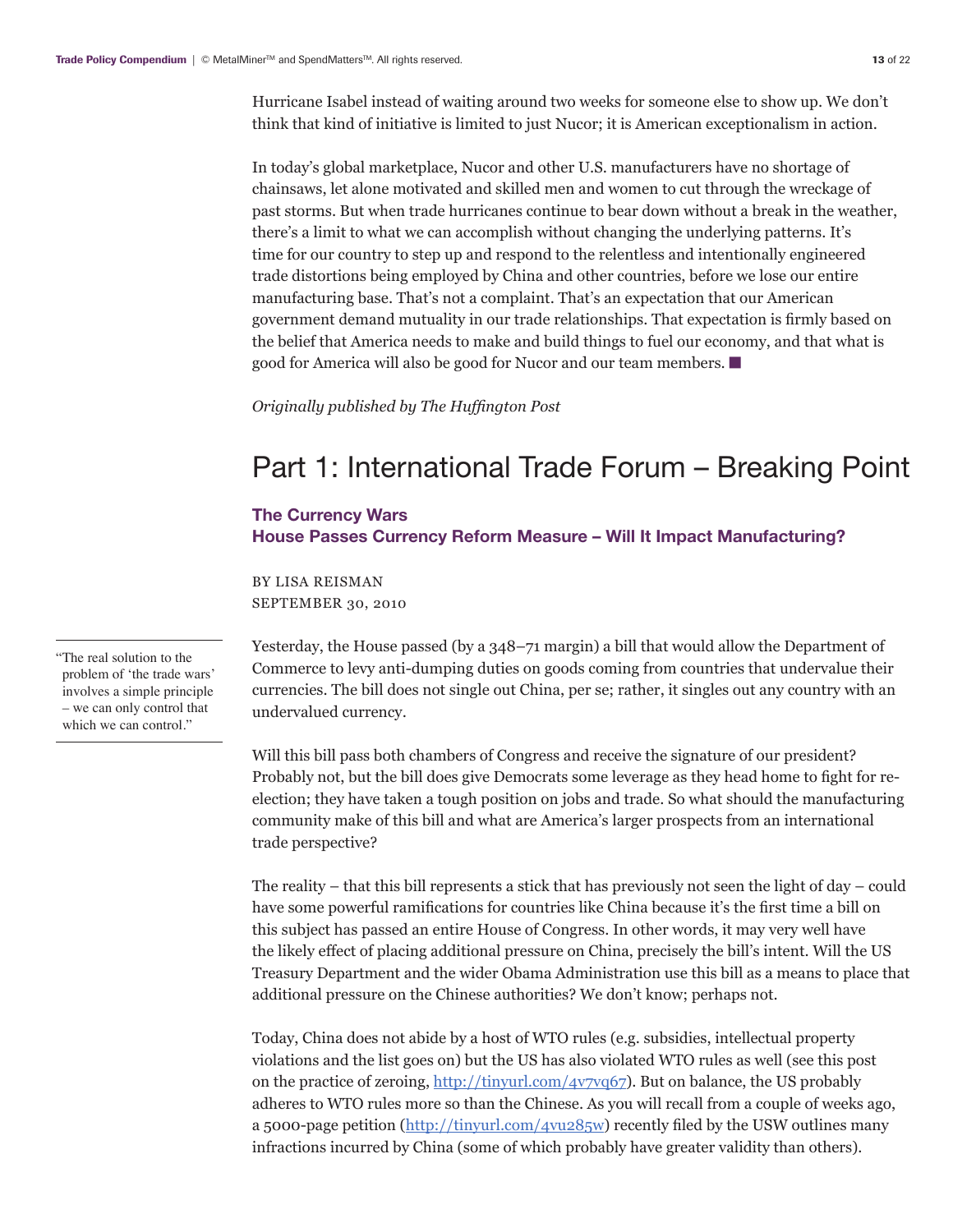Would this bill, if passed, receive the blessing of the WTO? Probably not, but anyway, one might consider that point irrelevant. What does matter involves the fundamental question – does China (and any other country that fixes its currencies arbitrarily) continue to violate the principles laid out in its membership application to the WTO? And do they have the right to continue operating as they have? Certainly some manufacturers such as GE and Baxter International would say yes (these organizations also have large manufacturing operations in many of the countries in question) but others argue that the real solution to the problem of "the trade wars" involves a simple principle – we can only control that which we can control.

We thought we'd suggest a couple of What-If scenarios on the topic of trade. We know this remains a divisive issue for which many MetalMiner readers hold oppositional points of view…

First, in the words of Robert Samuelson in a recent Washington Post op-ed piece entitled, "The makings of a trade war with China" [\(http://tinyurl.com/27ywor4](http://tinyurl.com/27ywor4)), he provides one What-If scenario. What is the US's choice: "resist Chinese ambitions and risk a trade war in which everyone loses; or do nothing and let China remake the trading system. The first would be dangerous; the second, potentially disastrous."

Second, back to the 'we should pursue only that which we can actually control – our own behavior' line of thought. This thinking suggests the problem lies in our own making – our own dollar has a low valuation because our deficit remains so high. We have lost control of our own government spending and have taken the path of further taxing the top 2-3 percent of the population that actually stimulates growth and creates jobs. If we had our own house in order, the thinking goes, what countries like China do with their currency would have a much smaller impact on our own economy.  $\blacksquare$ 

#### **Messing With The WTO: Why Is It So Hard To Follow The Rules? Wind Power and Solar Panel Jobs to Go the Same Way as Textiles and Steel?**

BY STUART BURNS SEPTEMBER 10, 2010

A Bloomberg Businessweek article ([http://tinyurl.com/2dz3jwp\) ea](http://tinyurl.com/2dz3jwp)rlier this year outlined the rapid rate at which western wind turbine makers such as GE of the US, Vestas of Denmark and Siemens of Germany are losing out to domestic manufacturers in China's fast growing domestic market and the steps they are trying to take to keep ahead of the game.

Buoyed by \$47 billion in stimulus spending for environmentally friendly power, the article states China installed more than double the number of wind turbines in 2009 than in the previous year. This year, the country plans to add 18 GW of wind capacity, the equivalent of 15 nuclear power plants. That's double what's expected in the US, the No. 2 market, according to estimates from New Energy Finance. By comparison, Germany and Spain, Europe's largest wind energy markets, will add just 1.8 GW and 1 GW respectively in 2010. Chinese turbine producers are much cheaper – roughly two thirds of the price (MW for MW) according to a Reuters article (<http://tinyurl.com/4c478uf>) – but western producers are trying to keep one step ahead by using more advanced technology that results in more reliable and larger turbines. Siemens plans to open a new \$80 million factory this year in Shanghai that can produce 3.6 MW turbines. But with every step forward by western producers, Chinese manufacturers are right behind them.

"Green tech is just another area in which, ultimately, the West cannot compete in a fair and open global marketplace."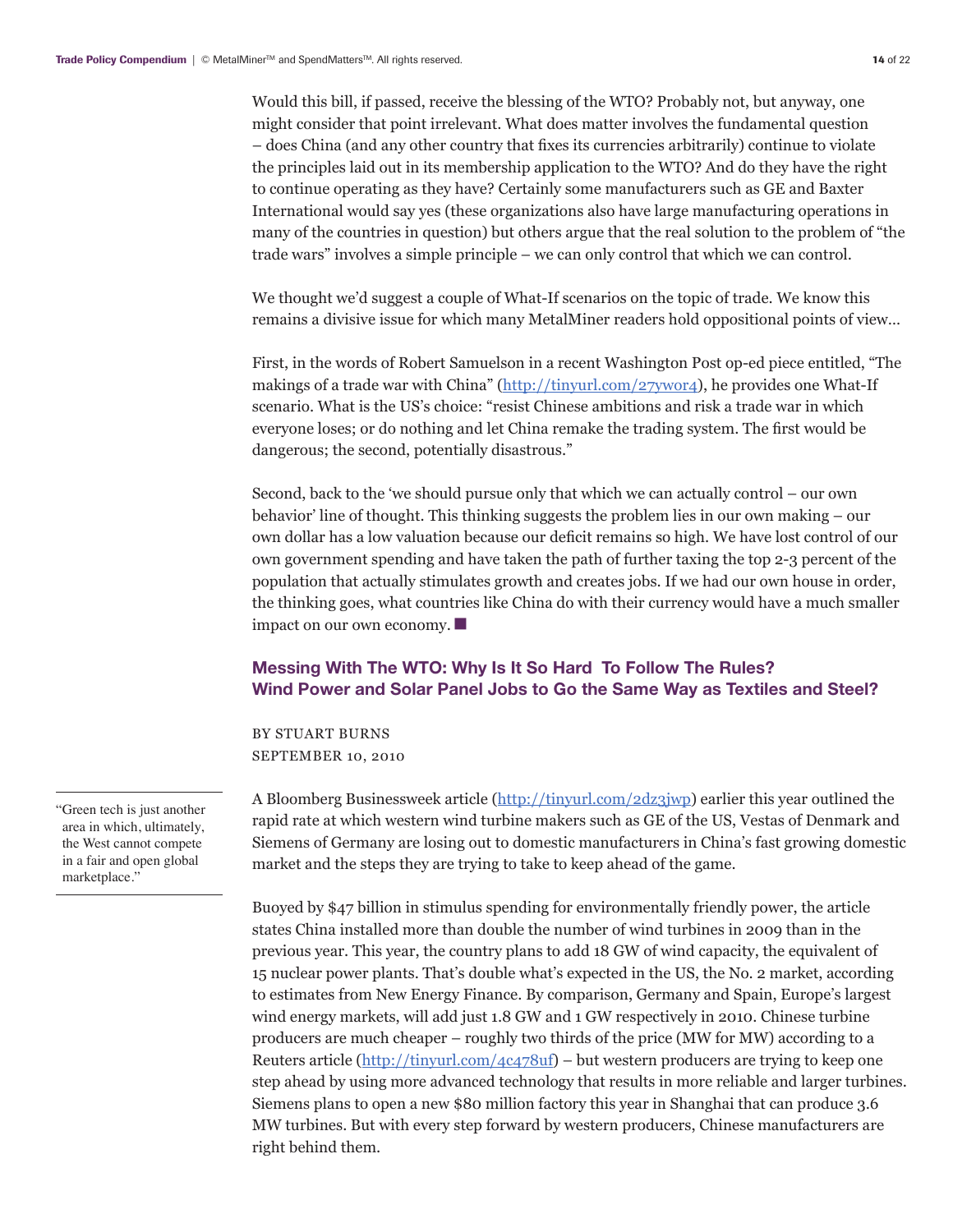When technology proves a hurdle, they simply import components such as electrical control systems for the first few models until they have mastered the technology. Meanwhile, Chinese producers in a whole range of clean tech energy areas are building critical mass on the back of their domestic market before gradually expanding into exports. Before wind power was solar panels, a surge in Chinese exports of which caused a collapse in world prices last year and the closure of many western producers.

So goes the way of manufacturing, you may say, in a long litany of industries that have closed or been dramatically scaled back as manufacturing has moved to China. Green tech is just another area in which ultimately the West cannot compete in a fair and open global marketplace. Well, not so, says an article in the New York Times [\(http://tinyurl.com/47ra5o3](http://tinyurl.com/47ra5o3)). What China has done in solar energy and is doing in wind power blatantly breaks WTO rules and should be called to account. Building its argument by detailing the development of one Chinese producer as an example of all, the New York Times argues that a whole range of subsidies to solar panel manufacturers risks breaking international agreed-upon rules and the agreement China signed up to when it negotiated its entry to the WTO in 2001.

Hunan Sunzone Optoelectronics, a start-up manufacturer of solar panels just two years ago, ships close to 95 percent of its output to Europe. Next year it will have offices in New York, Chicago and Los Angeles in preparation for a push into the American market. The article states that to help Sunzone, the municipal government transferred to the company 22 acres of valuable urban land close to downtown at one third of the market price. That reduced the company's costs and greatly increased its worth and attractiveness to investors. Meanwhile, a state bank is preparing to lend to the company at a low interest rate to help Sunzone double its production capacity, and the provincial government is sweetening the deal by reimbursing the company for half of the interest payments. Rather than being the exception, heavily subsidized land and loans for an exporter like Sunzone are the rule, for clean energy businesses across China, Chinese executives said in interviews to the paper over the last three months.

Such subsidy is clearly in breach of WTO rules that allow countries to subsidize goods and services in their home markets, as long as those subsidies do not discriminate against imports. But the rules prohibit export subsidies, precisely to prevent what Sunzone is receiving – government help to gain in world markets. Under WTO rules, countries are required to declare all national, state and local subsidies every two years. So that if one country's exports surge suspiciously, other countries' trade officials can easily check to see if that product is being subsidized. But China has apparently ignored the requirement since joining the WTO. Instead, they contend that it is still a developing country struggling to understand its commitments. China has filed just one list of subsidies, which were in place between 2001 and 2004, and that one list covered only central government policies while omitting local or provincial subsidies.  $\blacksquare$ 

#### **Obama and Hu Jintao Play Nice, Avoid Hard Trade Policy Talk**

BY TARAS BEREZOWSKY JANUARY 24, 2011

Not to sound too haughty, but we told you so.

(Admittedly, most observers agreed with us, so it's not like we were alone. Read our previous post on this issue here,<http://tinyurl.com/4l75vsg>.)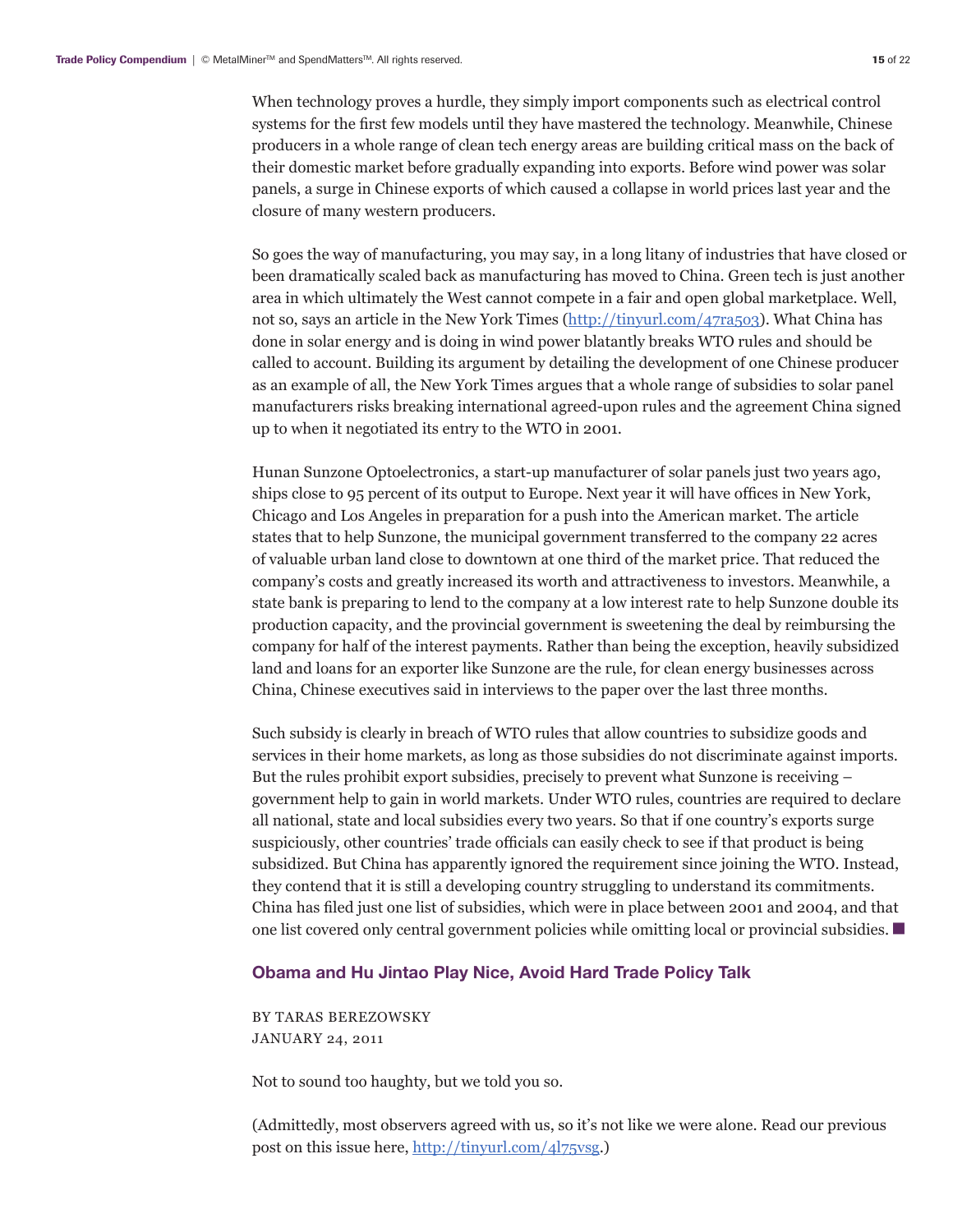"So is it a case of not wanting to rock the boat, as China continues to be our largest debt-buyer? How can we confront these issues in an effective manner?"

What we mean is that we totally saw how the "dog-and-pony show" that was the State Dinner for Hu Jintao would play out before the Chinese president even touched down in DC. The meeting, eating, and surrounding talks weren't much more than artifice, with both presidents Obama and Hu being polite to each other, and like a courting couple – or, perhaps more aptly, like a couple that had already jumped in bed together and is now trying to gingerly figure things out the morning after – only lightly touched on the real meat-and-potatoes issues rather than digging into them.

Even though I littered that last paragraph with all sorts of clichés, it's hard not to see meetings like this for what they are – a politically necessary yet overall unsatisfying maneuver.

For example, at the same time that Beijing was announcing growth figures that exceeded nearly everyone's expectations – China's GDP rose 10.3 percent in December, almost certainly overtaking Japan as the world's No. 2 economy – President Obama was avoiding making waves.

"President Obama's aides said that he pressed Mr. Hu more gently than Congressional critics did on letting China's currency rise, noting it has gradually risen 3.5%, and more if inflation is accounted for," the Wall Street Journal [\(http://tinyurl.com/4v3enfm](http://tinyurl.com/4v3enfm)) noted. "But he said that China needs to do more, needs to move faster," said a senior aide."

Well, gentle prodding and generalities from our political leaders will only get us so far. So what about our leaders of industry?

In what could be seen by many of the country's manufacturers as a weak approach to a growing crisis, US corporate leaders (including the CEOs of Boeing, GE and Microsoft) who met at the White House with China's president are reported to "have barely mentioned the yuan-dollar exchange rate," the WSJ article mentions. Having been the main sticking point for many US manufacturers in the steel industry and other metals markets, it seems the currency issue is not being tackled boldly enough.

While politicians and industry bigwigs are playing nice and re-announcing trade deals (like the "new" multi-billion-dollar deal Boeing made with China for 200 planes – originally struck in 2007), our economy continues to be in the toilet: for example, US housing starts were the lowest last month [\(http://tinyurl.com/48luwnq](http://tinyurl.com/48luwnq)) than they've been in over a year.



*Source: Reuters*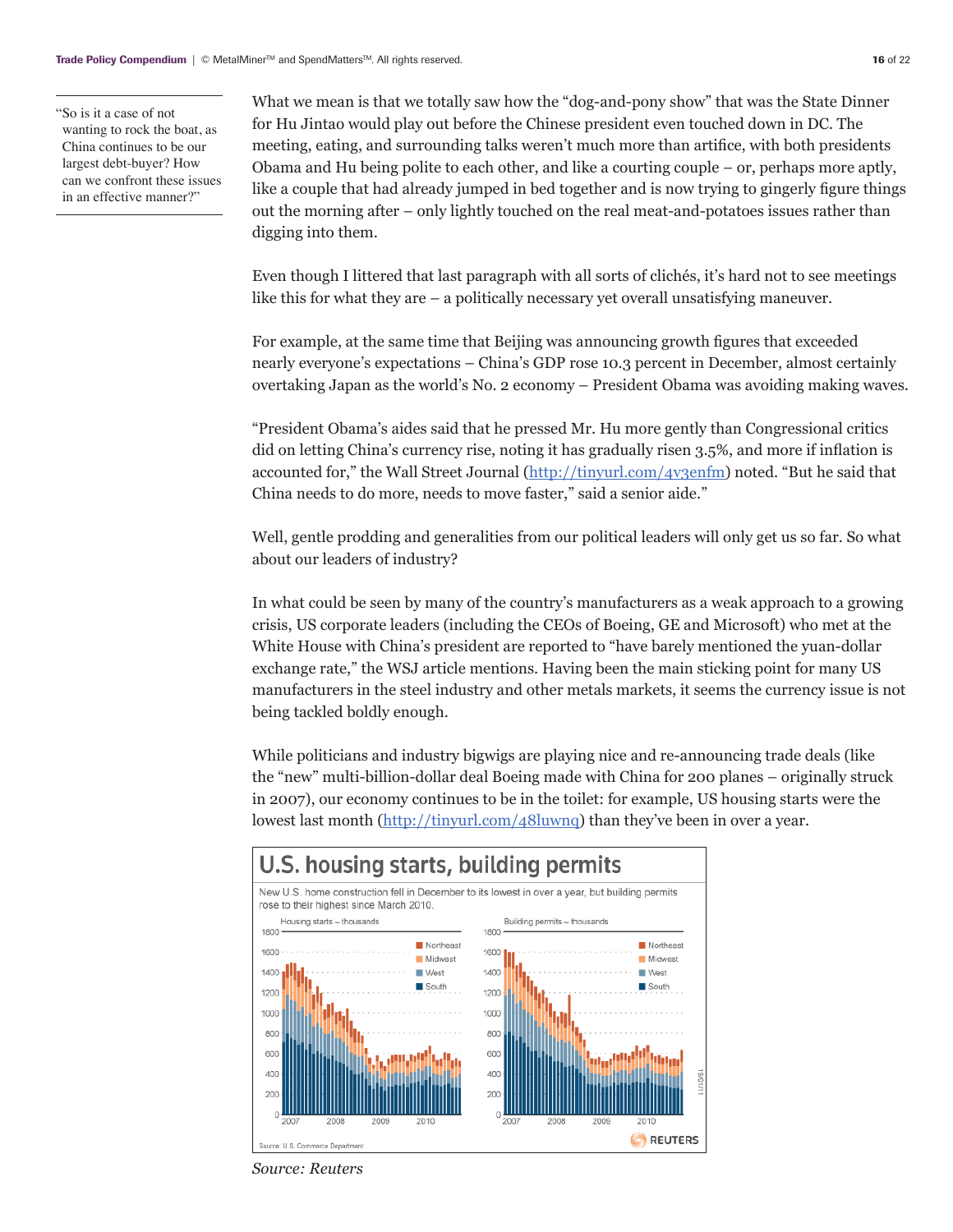So is it a case of not wanting to rock the boat, as China continues to be our largest debt-buyer? How can we confront these issues in an effective manner?

It seems we should leave it to those who continue bridging the gap between government and business. John Frisbie, president of the U.S.-China Business Council (<http://uschina.org>), said the most important policy decision coming out of these talks was that of "delinking," which essentially means China assuring foreign companies "that they can bid on government procurements even if the technology is not developed in China." This appears to be a move against the "Buy China" rules that have previously derailed foreign investment in high-tech business there.

John Bussey, WSJ's executive business editor, interviewed Henry Kissinger (<http://tinyurl.com/48rpcnd>), who summed up the last week rather acutely (and who knows firsthand about such things): "It's a mistake to gear everything toward one meeting," he said in the interview. "And to think that a meeting will make a seminal difference in the relationship." Striking the timbre that we've hinted at in previous posts ([http://tinyurl.com/4fc9zly\), Ki](http://tinyurl.com/4fc9zly)ssinger suggests any domestic economic turnaround begins with rectifying the US' own shortcomings.  $\blacksquare$ 

### Part 2: Minimizing Risk In The Global Trade Arena

#### **Strategies To Minimize Raw Material Volatility**

BY LISA REISMAN OCTOBER 25, 2010

After having spent some time out of the office last week, the one desk activity I enjoy involves going through the mail (yes, I'm talking about the non e-stuff that we tend to collect). Most of it makes its way to the trash bin, but a story in the Institute of Supply Management's latest magazine Inside Supply Management caught my eye with its title, "Managing Risks in Volatile Raw Materials Markets." Always trying to pick up a trick or two, whether it comes from other industries and commodities or metals, I thought this article highlighted some interesting risk management strategies; although at the end of the day, I'm not sure how many of the strategies haven't already been extensively deployed by metals buying organizations (<http://tinyurl.com/2e7dotw>) and/or have very limited applicability.

For example, one strategy calls for "deploying a new technology in the production process [which] can enable a manufacturer to quickly switch between alternative raw materials as prices fluctuate, freeing it from relying on a single feedstock or sole supplier." Stainless steel product substitution represents a good example of how companies shifted from nickel-based alloys to non-nickel-based alloys, but I'd be hard-pressed to think of how a manufacturer can quickly shift from copper to, say, aluminum. The product development process within metal-intensive industries can hardly be deployed quickly or on the fly as commodity prices fluctuate. For some industries (think aerospace or automotive), the notion of deploying new technologies in the production process to quickly switch between alternative materials appears challenging at best. Other suggested strategies include "upstream risk transfer to suppliers," which effectively limits the ability of suppliers to pass down costs. Sure, that strategy may have short-term merit, but a long-term strategy of allowing the supplier to "eat the costs" won't help during the next rising commodity cycle.

"Tools such as receivables insurance may also become more prevalent as companies look to reduce risk in the event that a company's customer fails to make good on an order in which raw materials had been previously purchased."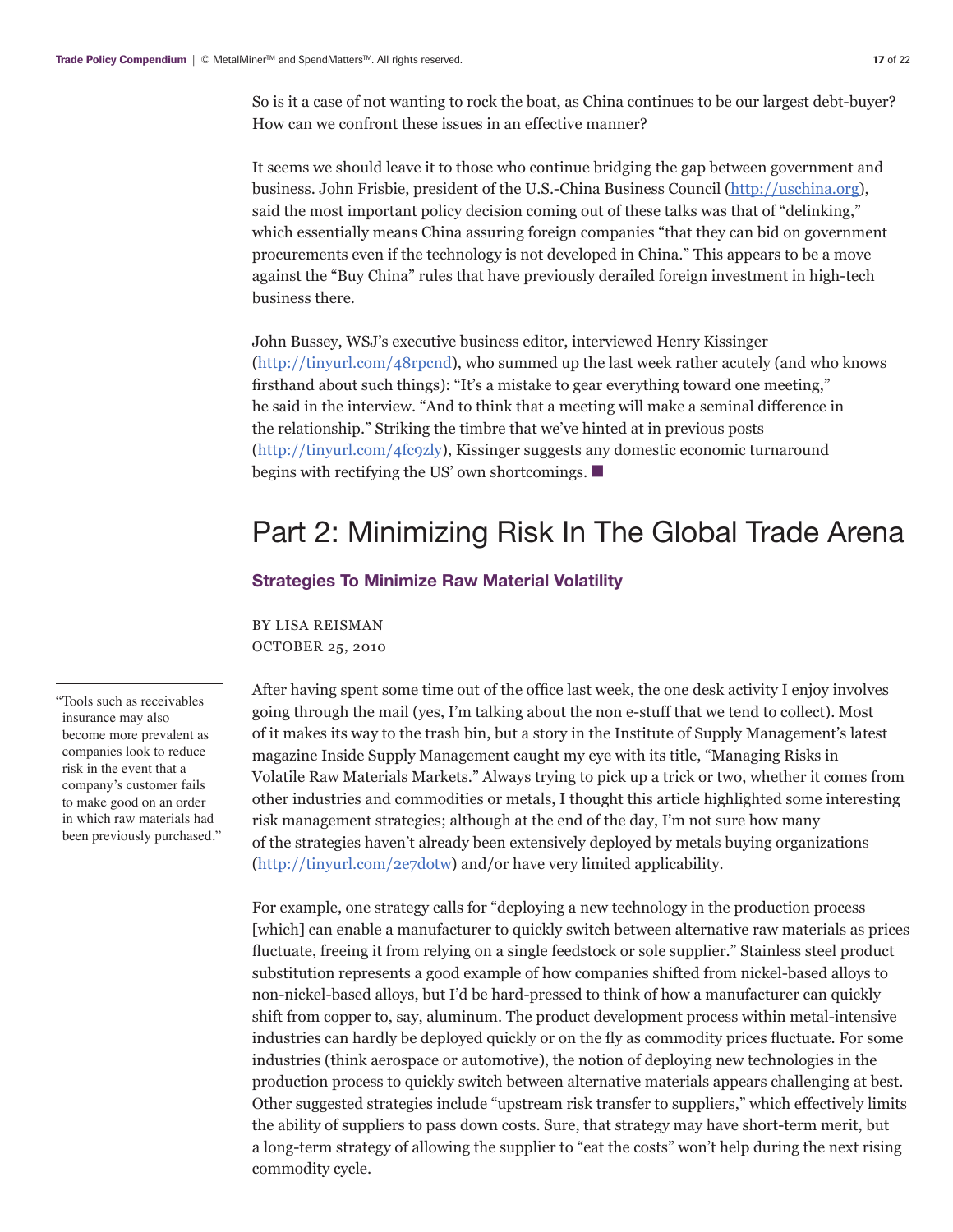On the other hand, the article suggests four strategies that do have merit for metals-buying organizations. These strategies include:

- Supplier specific strategies (think indexes, or as suggested by the authors, "diversifying the supply base across regions")
- Customer specific strategies (think pricing strategies)
- Third-party strategies e.g. hedging (we feel this area represents quite a large opportunity for metals-buying organizations; as more and more products come to the market, these tactics, we predict, will become more pervasive in the sourcing toolkit, so to speak)
- Internal strategies these include physical hedges (the article even discusses swaps with other manufacturers or the sharing of raw materials with other manufacturers)

Through our own consulting experiences, we have seen little if any hedging activity, likely more to do with the overall size and type of buy (for example, diversified distributor semi-finished metal spend remains a less obvious candidate for hedging). On the other hand, the growth of ETFs and, in particular, base metal ETFs, may begin to open the market for alternative hedging strategies. Tools such as receivables insurance may also become more prevalent as companies look to reduce risk in the event that a company's customer fails to make good on an order in which raw materials had been previously purchased. We have also seen limited experimentation with swaps or strategic sharing of raw materials, though that strategy may have quite a bit of merit depending on the industry and metal in question.  $\blacksquare$ 

# Supplier Management and Supply Risk Management Capability and Maturity Models

BY JASON BUSCH DECEMBER 15, 2010

Many companies dipping their toes (or diving head-first) into the shark-infested waters of supply risk management often ask where the best places to get started are – not to mention how to get started in them. Companies then ask about the best technology and content means of helping achieve an organization's desired end state. Yet both answers depend entirely on where an organization sits, from a capability/maturity perspective. There is never a one-size-fits-all solution or series of initiatives a company should follow. In a recent Spend Matters Compass series whitepaper, Supply Risk Management – Segmenting the Technology and Content Landscape and Choosing the Right Category of Solutions (available for free download, <http://tinyurl.com/4eq97nt>), we offer up a basic maturity model consisting of three different levels that let procurement, finance and supply chain functions self-identify/self-nominate where they are on a maturity curve.

This basic assessment takes into account overall spend under management and centralized influence, the overall technology environment within procurement and supply chain, purchaseto-pay (P2P) systems, invoicing and accounts payable  $(A/P)$ , services procurement and risk management awareness. In our experience, organizations at Level 1 display a reactive approach to risk management. Their efforts are almost always ad hoc or coordinated in response to specific events such as a supplier disruption. Companies at this phase of maturity rarely have formal supply risk processes or contingency plans in place. They respond after the fact rather than taking a proactive stance.

"There is never a one-sizefits-all solution or series of initiatives a company should follow."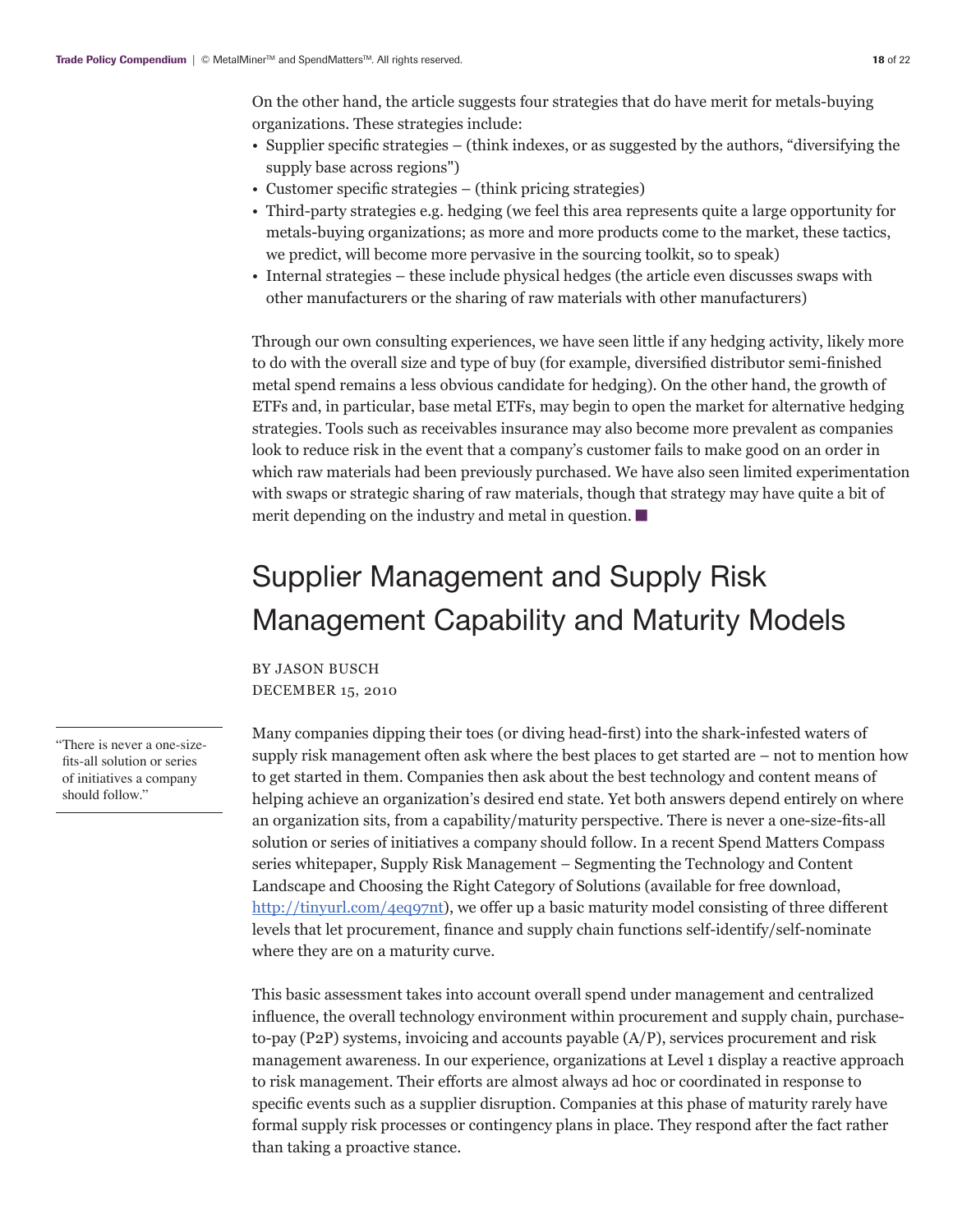Companies at Level 2 begin to take proactive approaches to risk management. They anticipate risks and deploy appropriate processes and contingency planning models to minimize the impact. At this level, a specific individual or group, often purchasing or finance, is assigned ownership of supply risk and allocated appropriate resources for the task. Companies at this level often view supply risk in a broader context of supplier management and procurement challenges and opportunities.

Organizations that reach Level 3 of the Spend Matters risk/maturity model have deep crossfunctional efforts and well-developed, formal approaches to managing supply risk. They segment and maintain specific resources, tools and intellectual property to apply to different circumstances and often include both top company executives and key suppliers in their risk management steering and operational efforts. Companies at this high level of sophistication/ maturity treat the process of selecting supply risk management solutions as an outgrowth of significant organizational collaboration and joint functional requirements definitions.

Where are you on the supplier management and supply risk management maturity scale? What solutions are best suited to your needs as result? You can download our research on the subject (<http://tinyurl.com/4eq97nt>) as a good first step in finding out. I'd also recommend checking out the ISM risk track at the annual ISM conference this spring [\(http://tinyurl.](http://tinyurl.com/253ugd2) [com/253ugd2](http://tinyurl.com/253ugd2)) and even attending the event, which promises to bring the best minds in supply risk management under the same conference roof at one time.  $\blacksquare$ 

# Part 3: Total Landed Cost Models and Global Volatility

#### **China vs. Mexico – Where to Go for Metal Parts and Assemblies?**

BY LISA REISMAN JUNE 10, 2008

This weekend we had a chance to catch up with a partner of ours, German Dominguez, who is based out of Juarez, Mexico. Dominguez sources parts on behalf of American companies. This is Part Two of a Two-Part interview. You can read Part One here [\(http://tinyurl.com/4tg4qt4](http://tinyurl.com/4tg4qt4)).

MetalMiner: Based on your success, it might appear as though Mexico is starting to gain the edge over China. Is that the case?

German Dominguez: Out of my personal experience, it has taken me two years to gain the trust of my supply base, so now my suppliers really work hard to try to win a new project. That 100 percent margin that they used to quote is now between 15–20 percent so that I can secure the business. Because of these relationships, the partnership, if you will, my suppliers are much more competitive than they were previously.

MM: US firms are now looking to Mexico again for quotes. It appears that there are more inquiries and quoting activities going on. What are you seeing?

GD: I do think there is more quoting activity, but I don't think that US companies can move programs quickly. Of course, wanting to move something to Mexico and actually moving

"When the delta between the Chinese and Mexican piece part price falls between 12–15% (depending on volume and parts) a total landed cost model makes a lot of sense."

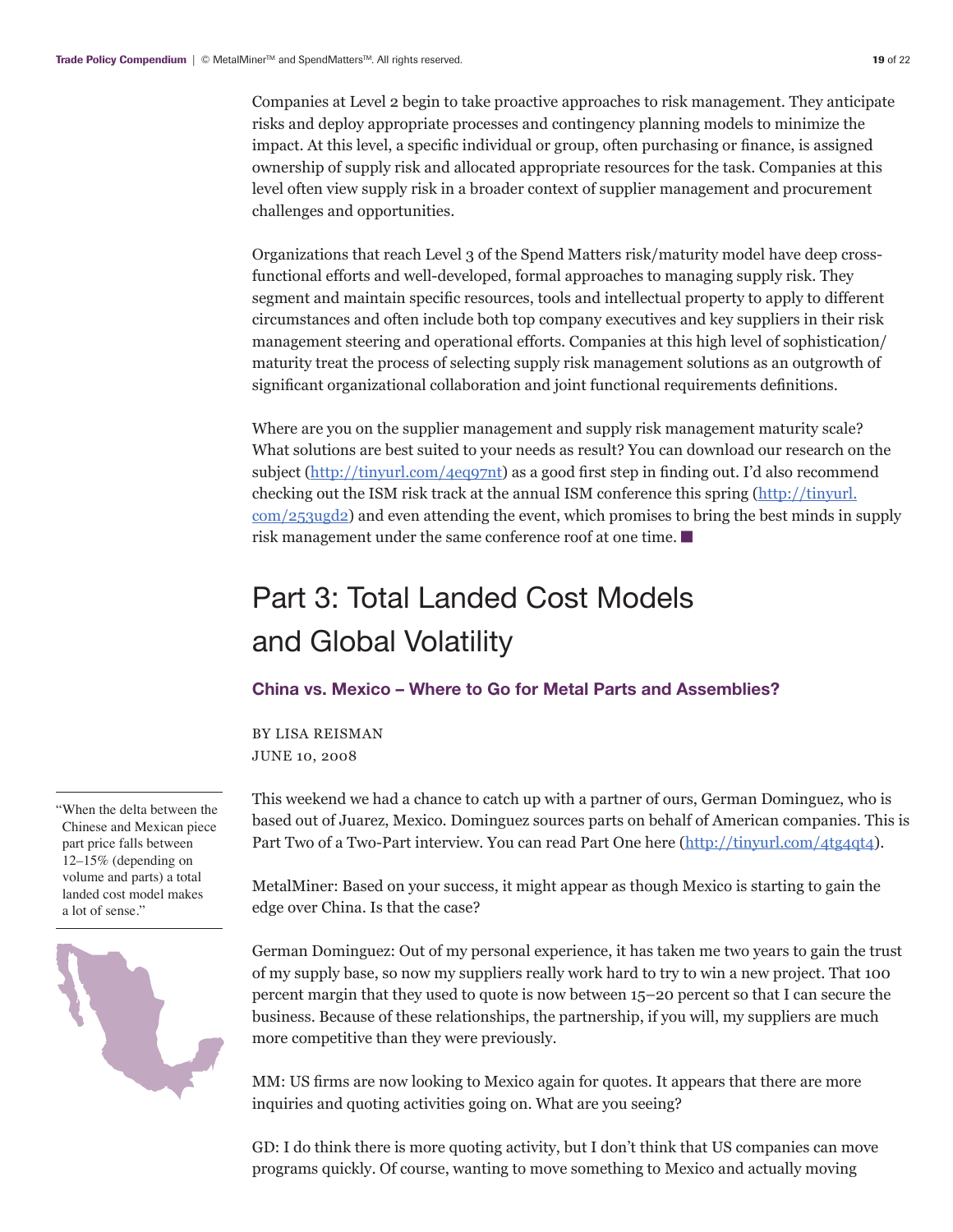it are two totally different things. Mexican suppliers will work with American buyers, but it's important to remember that Mexican suppliers are very time-consuming and/or high maintenance, if you will, during the initial phase, whereas American buyers are not used to that kind of process. For example in the US, a company might send a RFQ to 10 domestic companies and definitely at least five will respond. The same process in Mexico will result in only 1–2 suppliers participating. You would have to really pursue and chase a Mexican supplier until they get to know you very well. A quote from a Mexican supplier might take 3-4 weeks, while a quote from China may only take 3–4 days. Eventually a Mexican supplier will forget about the RFQ if the American buyer doesn't stay on top of it. So for the initial supplier development process, the effort level appears as follows: 80% American, 20% Mexican, but that can switch over time. It takes about 1–2 years to truly gain and establish a partnership with a supplier in Mexico. But what is important to keep in mind is that US buyers have advantages over Mexican buyers because Mexican suppliers will give more attention to foreign buyers. The Mexican supplier may be interested in growing export business or doing business in USD.

MM: Do you feel that looking at total landed cost is the key to making the right award decisions between the two countries?

GD: I'm not a big believer in total landed cost. Why? Generally speaking, I see a large enough differential on the piece part price that I don't need to use a total landed cost model. However, that is changing now as we speak. When the delta between the Chinese and Mexican piece part price falls between 12–15% of each other (depending on volume and parts) a total landed cost model makes a lot of sense. But not until the prices are within that range; it's irrelevant. The issue is that the China price is changing, not Mexico.

MM: How much cheaper is Mexico-to-the-US vs. China-to-the-US from a logistics perspective? How does that make/break a deal – or does it?

GD: Mexico is not a low-cost freight country. On a kilometer-by-kilometer basis, China ships more competitively than Mexico. But because Mexico is so much closer to the US, it tricks the buyer into thinking that freight from Mexico is proportionally cheaper than freight from China. Diesel gasoline, taxes and freight rate tolls are all very expensive in Mexico. So freight may not be as big a factor as the popular media would lead one to believe!  $\blacksquare$ 

# Calculating Inventory Carry Costs in Total Landed Cost Models

BY LISA REISMAN AUGUST 21, 2008

"In a global trade transaction whereby the buyer purchases on an FOB basis (for example, FOB Shanghai), one cost to include is the inventory carry while the goods are in transit to the plant."

After MetalMiner presented a webcast (<http://tinyurl.com/4u4jcnk>) (Modeling Total Costs for Global Sourcing Programs, with Purchasing.com and Zycus, [http://zycus.com\), we](http://zycus.com) received dozens of requests from listeners on how to model inventory carrying costs as part of the sourcing equation. To reiterate the point made in the webcast, one of the factors that companies tend to overlook or not include in their landed cost models relates to cost of carrying inventory. In a global trade transaction whereby the buyer purchases on an FOB basis (for example, FOB Shanghai), one cost to include is the inventory carry while the goods are in transit to the plant.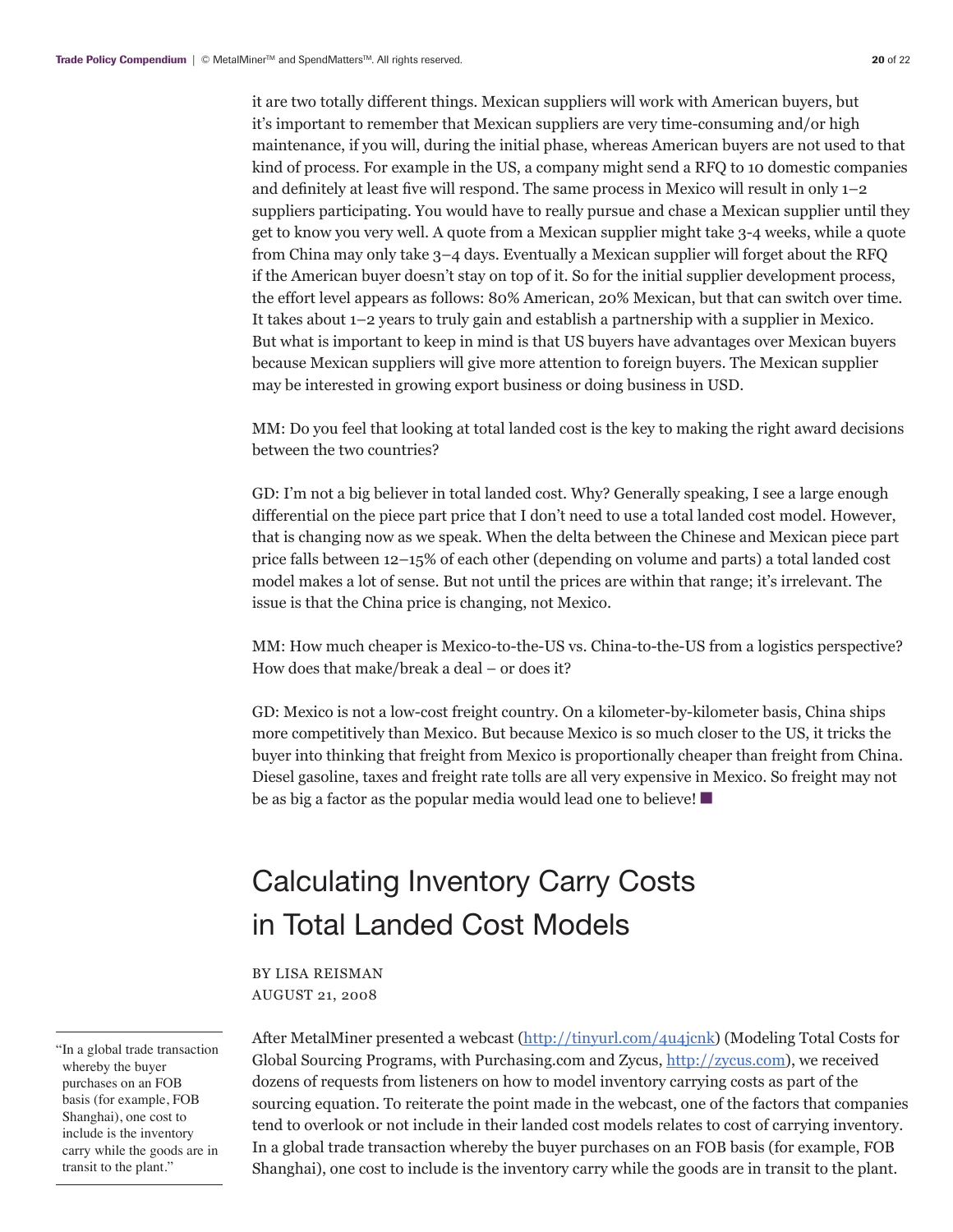To calculate that inventory carry cost, here is a simple formula to use along with an example: Inventory carrying cost = piece part price x (a company's cost of capital/365 days) x number of days of carry (For global sourcing use 45-60 days). Here is an example:

Example: Seating component costs \$12.81/piece FOB Shanghai. Ultimate destination: Detroit

 $$12.81 \times 6.50\%$  (company's borrowing cost) =  $$0.833/$ annum or \$0.0023/day x 60 days = \$0.138 piece

 $$0.138 \times 1660$  pieces in a container =  $$229.08$   $\blacksquare$